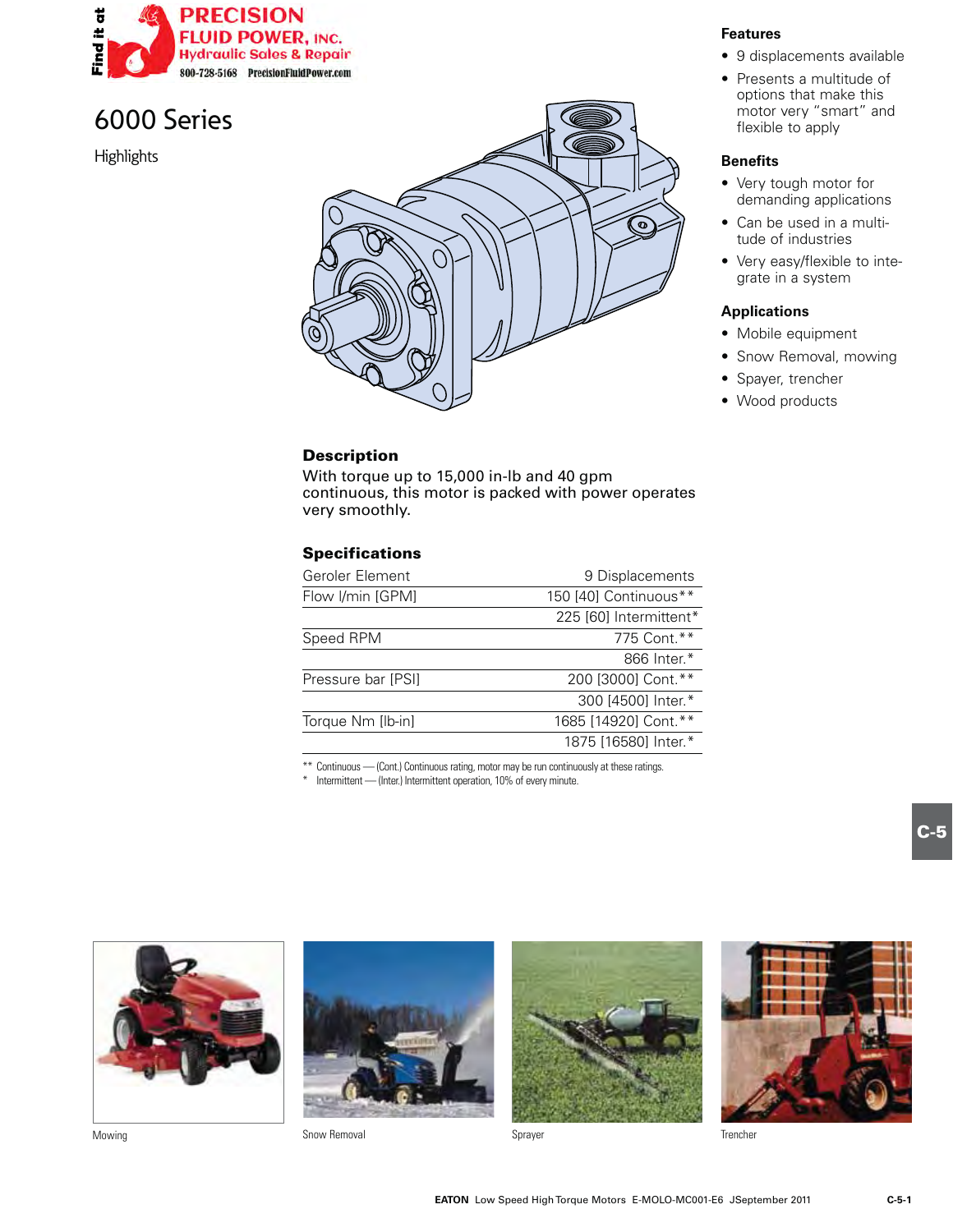### Specifications



### **6000 SERIES MOTORS**

| Displ. $cm^3/r$ [in $^3/r$ ]  |                                                         | 195 [11.9]                 | 245 [15.0]                   | 310 [19.0]                 | 390 [23.9]                   | 490 [30.0]                 | 625 [38.0]                     | 735 [45.0]                 | 805 [49.0]               | 985 [60.0]                   |
|-------------------------------|---------------------------------------------------------|----------------------------|------------------------------|----------------------------|------------------------------|----------------------------|--------------------------------|----------------------------|--------------------------|------------------------------|
| Max. Speed<br>(RPM)<br>@ Flow | Continuous<br>Intermittent                              | 775<br>866                 | 615<br>834                   | 485<br>698                 | 387<br>570                   | 307<br>454                 | 241<br>355                     | 203<br>303                 | 187<br>280               | 153<br>230                   |
| Flow                          | Continuous                                              | 150 [40]                   | 150 [40]                     | 150 [40]                   | 150 [40]                     | 150 [40]                   | 150 [40]                       | 150 [40]                   | 150 [40]                 | 150 [40]                     |
| I/min [GPM]                   | Intermittent                                            | 170 [45]                   | 210 [55]                     | 225 [60]                   | 225 [60]                     | 225[60]                    | 225 [60]                       | 225[60]                    | 225[60]                  | 225 [60]                     |
| Torque*                       | Continuous                                              | 575 [5100]                 | 735 [6510]                   | 930 [ 8230]                | 1155 [10230]                 | 1445 [12800]               | 1480 [13100]                   | 1378 [12192]               | 1582 [14004]             | 1685 [14920]                 |
| $Nm [lb-in]$                  | Intermittent                                            | 860 [7620]                 | 1100 [9740]                  | 1355 [11990]               | 1635 [14490]                 | 1885 [16670]               | 1898 [16800]                   | 1699 [15040]               | 1850 [16377]             | 1875 [16580]                 |
| Pressure                      | Continuous                                              | 205 [3000]                 | 205 [3000]                   | 205 [3000]                 | 205 [3000]                   | 205 [3000]                 | 170 [2500]                     | 140 [2000]                 | 140 [2000]               | 140 [2000]                   |
| $\Delta$ bar                  | Intermittent                                            | 310 [4500]                 | 310 [4500]                   | 310 [4500]                 | 310 [4500]                   | 275 [4000]                 | 221 [3200]                     | 170 [2500]                 | 170 [2500                | 140 [2000]                   |
| $[\Delta$ PSI]                | Peak                                                    | 310 [4500]                 | 310 [4500]                   | 310 [4500]                 | 310 [4500]                   | 310 [4500]                 | 240 [3500]                     | 205 [3000]                 | 170 [2500                | 170 [2250]                   |
| Weight<br>kg [lb]             | Standard or<br><b>Wheel Mount</b><br><b>Bearingless</b> | 24.9 [55.0]<br>20.2 [44.5] | $25.2$ [55.5]<br>20.4 [45.0] | 25,6 [56.5]<br>20.9 [46.0] | 26,3 [58.0]<br>$21.5$ [47.5] | 27.0 [59.5]<br>22.2 [49.0] | $27,9$ [61.5]<br>$23.1$ [51.0] | 28.6 [63.0]<br>28.3 [52.5] | 29 [64.0]<br>28.8 [53.5] | 30,4 [67.0]<br>$30.2$ [56.5] |

Maximum Case Pressure: See case pressure seal limitation graph.

\*See shaft torque ratings for limitations..

### **Note:**

To assure best motor life, run motor for approximately one hour at  $30\%$  of rated pressure before application to full load. Be sure motor is filled with fluid prior to any load applications.

### **Maximum Inlet Pressure:**

310 bar [4500 PSI] Do not exceed  $\Delta$  pressure rating (see chart above).

### **Maximum Return Pressure:**

310 bar [4500 PSI] with case drain line installed.

Do not exceed  $\Delta$  pressure rating (see chart above).

### $\triangle$  bar [ $\triangle$  PSI] :

The true pressure difference between inlet port and outlet port

### **Continuous Rating:**

Motor may be run continuously at these ratings

### **Intermittent Operation:**

10% of every minute

**Peak Operation:** 1% of every minute

### **Recommended Fluids:**

Premium quality, anti-wear type hydraulic oil with a viscosity of not less than 70 SUS at operating temperature.

### **Recommended System Operating Temp.:**

-34°C to 82°C [-30°F to 180°F1

### **Recommended Filtration:**

per ISO Cleanliness Code, 4406: 20/18/13

**C-5-2 EATON** Low Speed High Torque Motors E-MOLO-MC001-E6 September 2011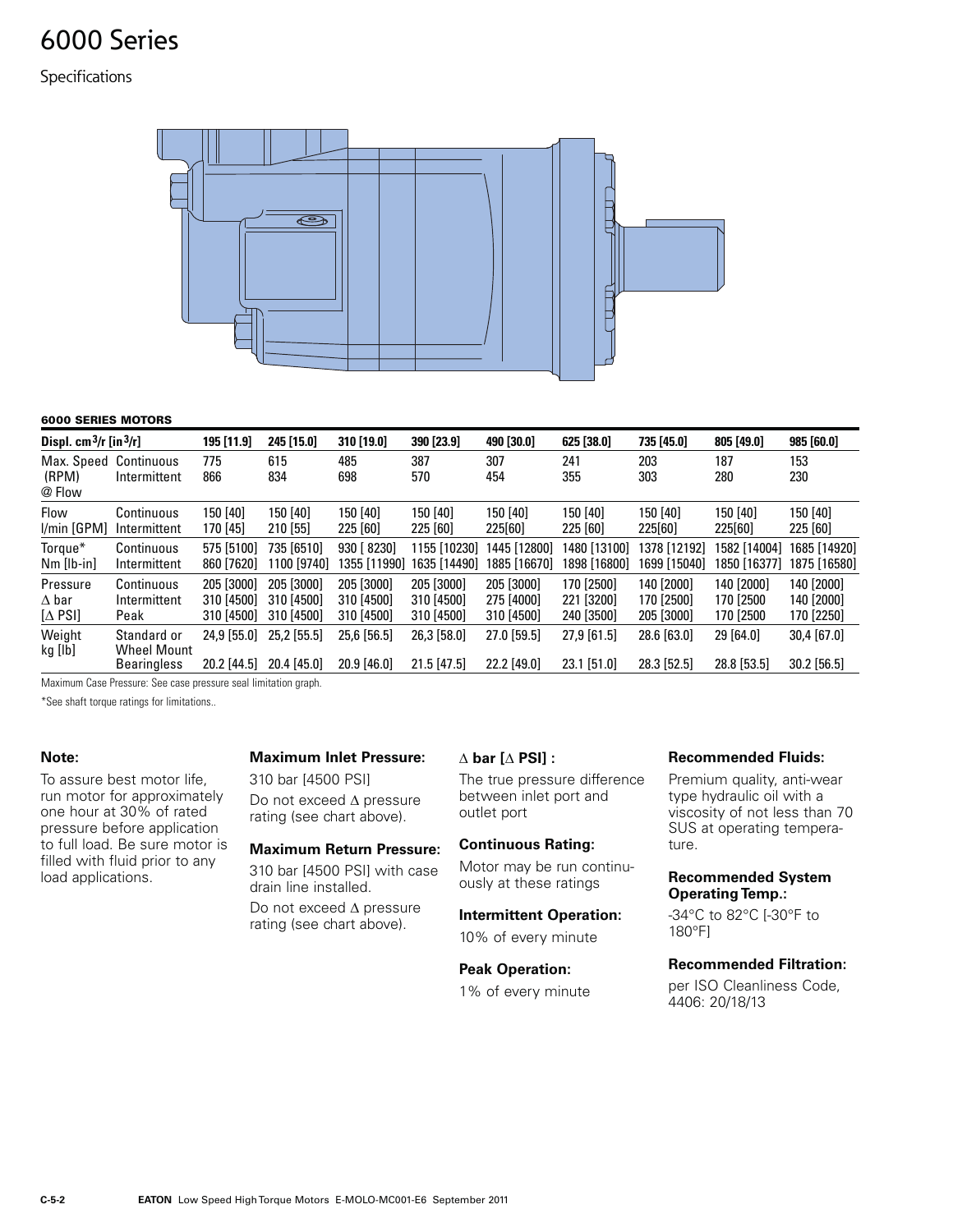### Performance Data

Motors run with high efficiency in all areas designated with a number for torque and speed. For best motor life select a motor to run with a torque and speed range shown in the light shaded area.

Performance data is typical at 120 SUS. Actual data may vary slightly from unit to unit in production.

Continuous

Peak

Intermittent



| No Operation |
|--------------|

|                |               | [250]<br>15                     | [500]<br>35                   | [1000]<br>70         | [1500]<br>105                   | $[2000]$<br>140      | $[2500]$<br>170      | [3000]<br>205        | [3500]<br>240        | [4000]<br>275        | [4500]<br>310          |
|----------------|---------------|---------------------------------|-------------------------------|----------------------|---------------------------------|----------------------|----------------------|----------------------|----------------------|----------------------|------------------------|
|                | $[.5]$<br>1,9 | [280]<br>30<br>$\boldsymbol{9}$ | [650]<br>75<br>$\overline{7}$ | [1450]<br>165<br>5   | [2290]<br>260<br>$\overline{2}$ |                      |                      |                      |                      |                      |                        |
|                | [2]<br>7,5    | [290]<br>35<br>38               | [680]<br>75<br>37             | [1500]<br>170<br>35  | [2340]<br>265<br>34             | [3100]<br>350<br>30  | [3880]<br>440<br>26  | [4140]<br>470<br>18  |                      |                      |                        |
|                | [4]<br>15     | [300]<br>35<br>77               | [710]<br>80<br>76             | [1500]<br>175<br>74  | [2390]<br>270<br>72             | [3200]<br>365<br>66  | [4030]<br>455<br>62  | [4600]<br>520<br>46  | [5200]<br>590<br>32  | [5790]<br>655<br>18  |                        |
|                | [8]<br>30     | [310]<br>35<br>154              | $[740]$<br>85<br>153          | [1590]<br>180<br>148 | [2450]<br>275<br>144            | [3280]<br>370<br>131 | [4120]<br>465<br>119 | [4810]<br>545<br>116 | [5530]<br>625<br>99  | [6250]<br>705<br>83  | [6900]<br>780<br>65    |
| Flow LPM [GPM] | $[12]$<br>45  | [320]<br>35<br>232              | [750]<br>85<br>230            | [1610]<br>180<br>225 | [2480]<br>280<br>221            | [3330]<br>375<br>212 | [4190]<br>475<br>203 | [4990]<br>565<br>186 | [5810]<br>655<br>167 | [6630]<br>750<br>148 | [7320]<br>825<br>118   |
|                | $[16]$<br>61  | [300]<br>35<br>309              | [730]<br>80<br>307            | [1600]<br>180<br>303 | [2470]<br>280<br>300            | [3340]<br>375<br>291 | [4210]<br>475<br>283 | [5090]<br>575<br>258 | [5900]<br>665<br>236 | [6710]<br>760<br>214 | $[7470]$<br>845<br>181 |
|                | [20]<br>76    | [270]<br>30<br>387              | [720]<br>80<br>384            | [1590]<br>180<br>379 | [2460]<br>280<br>374            | [3350]<br>380<br>365 | [4240]<br>480<br>356 | [5100]<br>575<br>332 | [5950]<br>670<br>306 | [6800]<br>770<br>280 | [7620]<br>860<br>247   |
|                | $[24]$<br>91  | [240]<br>25<br>465              | [700]<br>80<br>462            | [1570]<br>175<br>456 | [2440]<br>275<br>450            | [3330]<br>375<br>440 | [4220]<br>475<br>429 | [5080]<br>575<br>413 | [5940]<br>670<br>388 | [6810]<br>770<br>363 |                        |
|                | [28]<br>106   | $[190]$<br>20<br>542            | [660]<br>75<br>539            | [1530]<br>175<br>532 | [2400]<br>270<br>526            | [3300]<br>375<br>514 | [4200]<br>475<br>502 | [5060]<br>570<br>476 | [5940]<br>670<br>448 | [6810]<br>770<br>421 |                        |
|                | $[32]$<br>121 | [160]<br>20<br>620              | [630]<br>70<br>617            | [1500]<br>170<br>609 | [2370]<br>270<br>602            | [3270]<br>370<br>589 | [4160]<br>470<br>576 | [5040]<br>570<br>542 | [5920]<br>670<br>511 | [6790]<br>765<br>480 |                        |
|                | $[36]$<br>136 | [120]<br>15<br>697              | [620]<br>70<br>692            | [1480]<br>165<br>683 | [2350]<br>265<br>674            | [3240]<br>365<br>659 | [4130]<br>465<br>645 | [5000]<br>565<br>601 | [5880]<br>665<br>564 | [6760]<br>765<br>527 |                        |
|                | [40]<br>151   | [80]<br>10<br>775               | [610]<br>70<br>770            | [1450]<br>165<br>759 | [2320]<br>260<br>749            | [3210]<br>365<br>733 | [4100]<br>465<br>718 | [4960]<br>560<br>666 | [5840]<br>660<br>624 |                      |                        |
|                | [45]<br>170   |                                 | [590]<br>65<br>866            | [1410]<br>160<br>854 | [2280]<br>260<br>843            | [3170]<br>360<br>825 | [4060]<br>460<br>808 | [4920]<br>555<br>749 | [5790]<br>655<br>702 |                      |                        |

**195 cm3/r [11.9 in3/r]**

∆ Pressure Bar [PSI]

# **245 cm3/r [15.0 in3/r]**

|                |               | $[250]$<br>15        | [500]<br>35             | [1000]<br>70         | [1000]<br>105         | [2000]<br>140         | [2500]<br>170        | [3000]<br>205        | [3500]<br>240        | [4000]<br>275        | [4500]<br>310                |
|----------------|---------------|----------------------|-------------------------|----------------------|-----------------------|-----------------------|----------------------|----------------------|----------------------|----------------------|------------------------------|
|                | $[.5]$        | [430]<br>50          | [860]<br>95             | [1890]<br>215        |                       |                       |                      |                      |                      |                      |                              |
|                | 1,9<br>[2]    | 7<br>[440]           | $\overline{4}$<br>[900] | 1<br>[1940]          | [2990]                | [3960]                | [4920]               | [5040]               | [5930]               |                      |                              |
|                | 7,5           | 50<br>30             | 100<br>29               | 220<br>26            | 340<br>24             | 445<br>21             | 555<br>17            | 570<br>11            | 670<br>6             |                      |                              |
|                | [4]<br>15     | [460]<br>50<br>61    | [940]<br>105<br>60      | [2000]<br>225<br>56  | [3060]<br>345<br>54   | [4080]<br>460<br>48   | [5090]<br>575<br>42  | [5680]<br>640<br>39  | [6630]<br>750<br>30  | [7570]<br>855<br>12  | [8520]<br>965<br>6           |
|                | [8]<br>30     | [470]<br>55<br>122   | [960]<br>110<br>120     | [2060]<br>235<br>116 | [3150]<br>355<br>113  | [42 10]<br>475<br>104 | [5260]<br>595<br>95  | [6180]<br>700<br>81  | [7100]<br>800<br>67  | [8020]<br>905<br>53  | [9020]<br>1020<br>37         |
| Flow LPM [GPM] | $[12]$<br>45  | [480]<br>55<br>183   | [970]<br>110<br>182     | [2080]<br>235<br>178 | [3180]<br>360<br>174  | [4270]<br>480<br>165  | [5360]<br>605<br>157 | [6390]<br>720<br>141 | [7420]<br>840<br>125 | [8450]<br>955<br>109 | [9510]<br>1075<br>92         |
|                | $[16]$<br>61  | $[450]$<br>50<br>245 | $[960]$<br>110<br>244   | [2070]<br>235<br>240 | [3180]<br>360<br>236  | [4290]<br>485<br>228  | [5420]<br>610<br>221 | [6480]<br>730<br>202 | [7490]<br>845<br>184 | [8480]<br>960<br>165 | [9540]<br><b>1180</b><br>145 |
|                | [20]<br>76    | $[420]$<br>45<br>307 | [940]<br>105<br>306     | [2050]<br>230<br>301 | [3160]<br>355<br>297  | [4290]<br>485<br>287  | [5440]<br>615<br>277 | [6510]<br>735<br>257 | [7580]<br>855<br>238 | [8660]<br>980<br>218 | [9740]<br>1100<br>197        |
|                | [24]<br>91    | [380]<br>45<br>368   | [920]<br>105<br>365     | [2020]<br>230<br>361 | [31 20]<br>355<br>358 | [4260]<br>480<br>348  | [5400]<br>610<br>338 | [6490]<br>735<br>316 | [7590]<br>860<br>294 | [8680]<br>980<br>271 |                              |
|                | [28]<br>106   | [330]<br>35<br>430   | $[870]$<br>100<br>426   | [1980]<br>225<br>421 | [3100]<br>350<br>416  | [4240]<br>480<br>404  | [5380]<br>610<br>376 | [6480]<br>730<br>358 | [7580]<br>855<br>340 | [8670]<br>980<br>322 |                              |
|                | $[32]$<br>121 | $[290]$<br>35<br>491 | [800]<br>90<br>489      | [1920]<br>215<br>481 | [3050]<br>345<br>475  | [4170]<br>470<br>461  | [5290]<br>600<br>448 | [6410]<br>725<br>423 | [7520]<br>850<br>398 | [8640]<br>975<br>373 |                              |
|                | $[36]$<br>136 | $[250]$<br>30<br>556 | [730]<br>80<br>549      | [1850]<br>210<br>543 | [2980]<br>335<br>537  | [4060]<br>460<br>524  | [5150]<br>580<br>509 | [6300]<br>710<br>482 | [7440]<br>840<br>456 |                      |                              |
|                | [40]<br>151   | [200]<br>25<br>615   | [690]<br>80<br>612      | [1790]<br>200<br>606 | [2940]<br>330<br>599  | [4010]<br>455<br>585  | [5130]<br>580<br>570 | [6190]<br>700<br>540 | [7100]<br>800<br>510 |                      |                              |
|                | $[45]$<br>170 |                      | [570]<br>65<br>688      | [1760]<br>200<br>682 | [2860]<br>325<br>674  | [3960]<br>445<br>658  | [5070]<br>575<br>641 | [6080]<br>685<br>608 | [6690]<br>755<br>574 |                      |                              |
|                | [50]<br>189   |                      |                         | [1720]<br>195<br>758 | [2800]<br>315<br>749  | [3890]<br>440<br>731  | [4920]<br>555<br>712 | [5940]<br>670<br>676 |                      |                      |                              |
|                | [55]<br>208   |                      |                         | [1670]<br>190<br>834 | [2740]<br>310<br>824  | [3820]<br>430<br>804  | [4890]<br>550<br>783 | [5880]<br>665<br>744 |                      |                      |                              |



**C-5**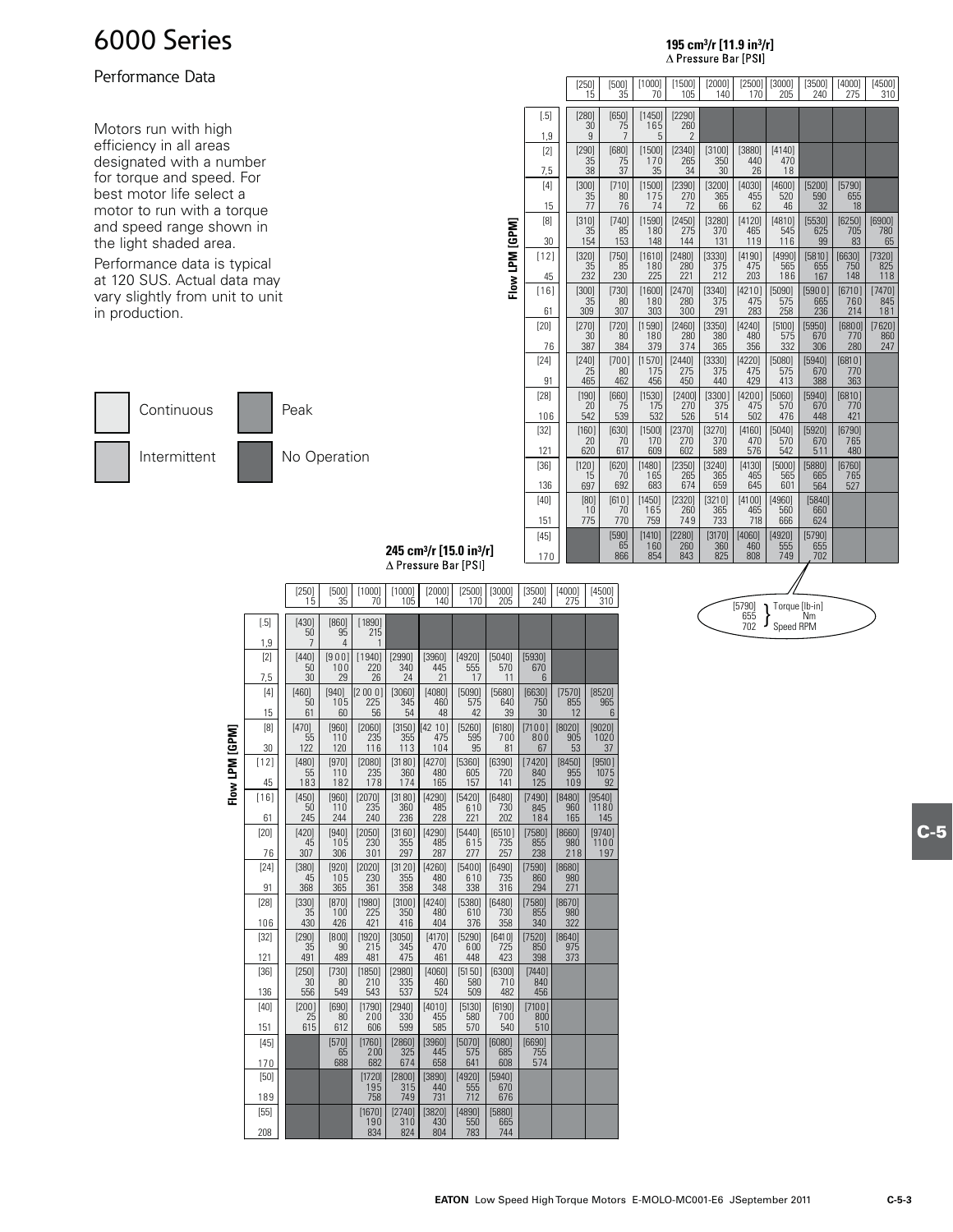### Performance Data

Motors run with high efficiency in all areas designated with a number for torque and speed. For best motor life select a motor to run with a torque and speed range shown in the light shaded area.

Performance data is typical at 120 SUS. Actual data may vary slightly from unit to unit in production.



|                |               | $\begin{array}{c} \left[ 250\right] \\ 15 \end{array}$ | [500]<br>35            | [1000]<br>70          | [1500]<br>105        | [2000]<br>140        | [2500]<br>170        | $[3000]$<br>$205$    | $[3500]$<br>240       | $\frac{[4000]}{275}$   | $\frac{[4500]}{310}$   |
|----------------|---------------|--------------------------------------------------------|------------------------|-----------------------|----------------------|----------------------|----------------------|----------------------|-----------------------|------------------------|------------------------|
|                | $[.5]$<br>1,9 | [530]<br>60<br>6                                       | [1120]<br>125<br>4     | [2440]<br>275         |                      |                      |                      |                      |                       |                        |                        |
|                | [2]<br>7,5    | [540]<br>60<br>24                                      | [1150]<br>130<br>23    | [2460]<br>280<br>22   | [3620]<br>410<br>20  | [4780]<br>540<br>17  | [5690]<br>645<br>14  | [6670]<br>755<br>10  | [7780]<br>880<br>4    |                        |                        |
|                | [4]<br>15     | [550]<br>60<br>48                                      | [1180]<br>135<br>47    | [2560]<br>290<br>45   | [3800]<br>430<br>42  | [5030]<br>570<br>38  | [6050]<br>685<br>32  | [7070]<br>800<br>24  | [8260]<br>935<br>17   | [9070]<br>1025<br>10   | [9530]<br>1075<br>3    |
|                | [8]<br>30     | [560]<br>65<br>96                                      | [1250]<br>140<br>95    | [2650]<br>300<br>91   | [3970]<br>450<br>87  | [5280]<br>595<br>81  | [6480]<br>730<br>73  | [7710]<br>870<br>64  | [8740]<br>985<br>55   | [9770]<br>1105<br>46   | [10990]<br>1240<br>35  |
| Flow LPM [GPM] | $[12]$<br>45  | [570]<br>65<br>144                                     | $[1260]$<br>140<br>143 | [2690]<br>305<br>140  | [4050]<br>460<br>135 | [5420]<br>610<br>129 | [6730]<br>760<br>121 | [8040]<br>910<br>111 | [9260]<br>1045<br>99  | [10490]<br>1185<br>88  | [11800]<br>1335<br>76  |
|                | $[16]$<br>61  | [540]<br>60<br>193                                     | [1230]<br>140<br>192   | [2660]<br>300<br>188  | [4060]<br>460<br>184 | [5450]<br>615<br>178 | [6800]<br>770<br>167 | [8150]<br>920<br>156 | [9400]<br>1060<br>141 | [10660]<br>1205<br>126 | [11990]<br>1355<br>109 |
|                | [20]<br>76    | [510]<br>60<br>242                                     | [1200]<br>135<br>241   | [2630]<br>295<br>236  | [4040]<br>455<br>232 | [5450]<br>615<br>226 | [6820]<br>770<br>216 | [8190]<br>925<br>201 | [9520]<br>1075<br>184 | [10840]<br>1225<br>167 |                        |
|                | [24]<br>91    | [480]<br>55<br>290                                     | [1160]<br>130<br>289   | $[260]$<br>295<br>282 | [4020]<br>455<br>279 | [5440]<br>615<br>273 | [6840]<br>775<br>260 | [8230]<br>930<br>248 | [9560]<br>1080<br>232 | [10900]<br>1230<br>215 |                        |
|                | $[28]$<br>106 | $[420]$<br>45<br>339                                   | [1130]<br>130<br>336   | [2570]<br>290<br>333  | [3990]<br>450<br>328 | [5420]<br>610<br>320 | [6820]<br>770<br>308 | [8220]<br>930<br>295 | [9520]<br>1075<br>276 | [10840]<br>1225<br>257 |                        |
|                | $[32]$<br>121 | [360]<br>40<br>388                                     | [1100]<br>125<br>384   | [2510]<br>285<br>381  | [3920]<br>445<br>375 | [5330]<br>600<br>368 | [6750]<br>765<br>354 | [8170]<br>920<br>341 | [9440]<br>1065<br>320 |                        |                        |
|                | $[36]$<br>136 | [300]<br>35<br>436                                     | [1060]<br>120<br>430   | [2440]<br>275<br>421  | [3830]<br>435<br>416 | [5220]<br>590<br>410 | [6660]<br>750<br>396 | [8100]<br>915<br>383 | [9330]<br>1055<br>360 |                        |                        |
|                | [40]<br>151   | $[270]$<br>30<br>485                                   | [1020]<br>115<br>478   | [2400]<br>270<br>466  | [3780]<br>425<br>461 | [5150]<br>580<br>456 | [6580]<br>745<br>441 | [8020]<br>905<br>427 | [9220]<br>1040<br>403 |                        |                        |
|                | $[50]$<br>189 |                                                        | [982]<br>110<br>597    | [2180]<br>245<br>582  | [3420]<br>385<br>576 | [4660]<br>525<br>570 | [6050]<br>685<br>551 | [7440]<br>840<br>534 |                       |                        |                        |
|                | [60]<br>227   |                                                        |                        | [1960]<br>220<br>698  | [3250]<br>365<br>691 | [4540]<br>515<br>684 | [5750]<br>650<br>661 | [7080]<br>800<br>641 |                       |                        |                        |

**310 cm3/r [19.0 in3/r]**

 $\Delta$  Pressure Bar [PSI]

**390 cm3/r [23.9 in3/r]** ∆ Pressure Bar [PSI]

|                |               | $[250]$<br>15        | 35                   | 70                   | 105                  | 140                  | $[500]$ $[1000]$ $[1500]$ $[2000]$ $[2500]$<br>170 | [3000]<br>205          | [3500]<br>240               | [4000]<br>275              | [4500]<br>310              |
|----------------|---------------|----------------------|----------------------|----------------------|----------------------|----------------------|----------------------------------------------------|------------------------|-----------------------------|----------------------------|----------------------------|
|                | $[1]$         | [760]<br>85          | [1570]<br>175        | [3230]<br>365        |                      |                      |                                                    |                        |                             |                            |                            |
|                | 3,8           | $\overline{4}$       | 2                    | 1                    |                      |                      |                                                    |                        |                             |                            |                            |
|                | [2]<br>7,5    | $[780]$<br>90<br>19  | [1610]<br>180<br>18  | [3270]<br>370<br>17  | [4910]<br>555<br>16  | [6440]<br>730<br>14  | [7760]<br>875<br>12                                | [9080]<br>1025<br>9    | [10590]<br>1195<br>4        |                            |                            |
|                | [4]<br>15     | [800]<br>90<br>38    | [1640]<br>185<br>38  | [3300]<br>375<br>37  | [4970]<br>560<br>35  | [6570]<br>740<br>33  | [8160]<br>920<br>29                                | [9570]<br>1080<br>22   | [11270]<br>1275             | [12120]<br>1370            | [14490]<br>1635            |
|                | [8]<br>30     | [810]<br>90<br>77    | [1650]<br>185<br>76  | [3370]<br>380<br>74  | [5080]<br>575<br>72  | [6740]<br>760<br>68  | [8430]<br>950<br>65                                | [10050]<br>1135<br>55  | 14<br>[11620]<br>1315<br>45 | 5<br>[12880]<br>1455<br>33 | 1<br>[14480]<br>1635<br>21 |
| Flow LPM [GPM] | [12]<br>45    | [800]<br>90<br>115   | [1620]<br>185<br>115 | [3390]<br>385<br>112 | [5130]<br>580<br>109 | [6810]<br>770<br>105 | [8520]<br>965<br>100                               | [10190]<br>1150<br>91  | [11860]<br>1340<br>81       | [13640]<br>1540<br>79      |                            |
|                | $[16]$<br>61  | $[750]$<br>85<br>154 | [1600]<br>180<br>154 | [3380]<br>380<br>151 | [5120]<br>580<br>147 | [6820]<br>770<br>143 | [8560]<br>965<br>132                               | [10230]<br>1155<br>126 | [11920]<br>1345<br>116      |                            |                            |
|                | [20]<br>76    | [680]<br>75<br>193   | [1580]<br>180<br>193 | [3360]<br>380<br>189 | [5120]<br>580<br>187 | [6840]<br>775<br>182 | [8590]<br>970<br>175                               | [10280]<br>1160<br>162 | [11980]<br>1355<br>152      |                            |                            |
|                | [24]<br>91    | [620]<br>70<br>232   | [1520]<br>170<br>230 | [3280]<br>370<br>229 | [5060]<br>570<br>225 | [6780]<br>765<br>220 | [8530]<br>965<br>212                               | [10240]<br>1155<br>204 |                             |                            |                            |
|                | [28]<br>106   | [570]<br>65<br>270   | [1460]<br>165<br>268 | [3210]<br>365<br>266 | [5000]<br>565<br>261 | [6730]<br>760<br>256 | [8480]<br>960<br>248                               | [10200]<br>1150<br>236 |                             |                            |                            |
|                | $[32]$<br>121 | [530]<br>60<br>309   | [1420]<br>160<br>306 | [3140]<br>355<br>304 | [4930]<br>555<br>299 | [6640]<br>750<br>292 | [8380]<br>945<br>282                               | [10120]<br>1145<br>269 |                             |                            |                            |
|                | $[36]$<br>136 | [450]<br>50<br>348   | [1370]<br>155<br>346 | [3010]<br>340<br>340 | [4840]<br>545<br>336 | [6500]<br>730<br>329 | [8250]<br>930<br>317                               | [10000]<br>1130<br>301 |                             |                            |                            |
|                | [40]<br>151   | [380]<br>45<br>387   | [1320]<br>150<br>386 | [2880]<br>325<br>380 | [4740]<br>535<br>375 | [6460]<br>730<br>368 | [8120]<br>915<br>359                               |                        |                             |                            |                            |
|                | [50]<br>189   |                      | [1140]<br>130<br>482 | [2650]<br>300<br>475 | [4540]<br>515<br>469 | [6440]<br>730<br>460 | [8050]<br>910<br>449                               |                        |                             |                            |                            |
|                | [60]<br>227   |                      |                      | [2460]<br>280<br>570 | [4430]<br>500<br>562 | [6360]<br>720<br>552 | [7860]<br>890<br>538                               |                        |                             |                            |                            |

[5750] Torque [lb-in]<br>650  $\left.\rule{0pt}{3.5mm}\right\}$  Torque [lb-in]<br>Speed RPM

# Flow I PM [GPM]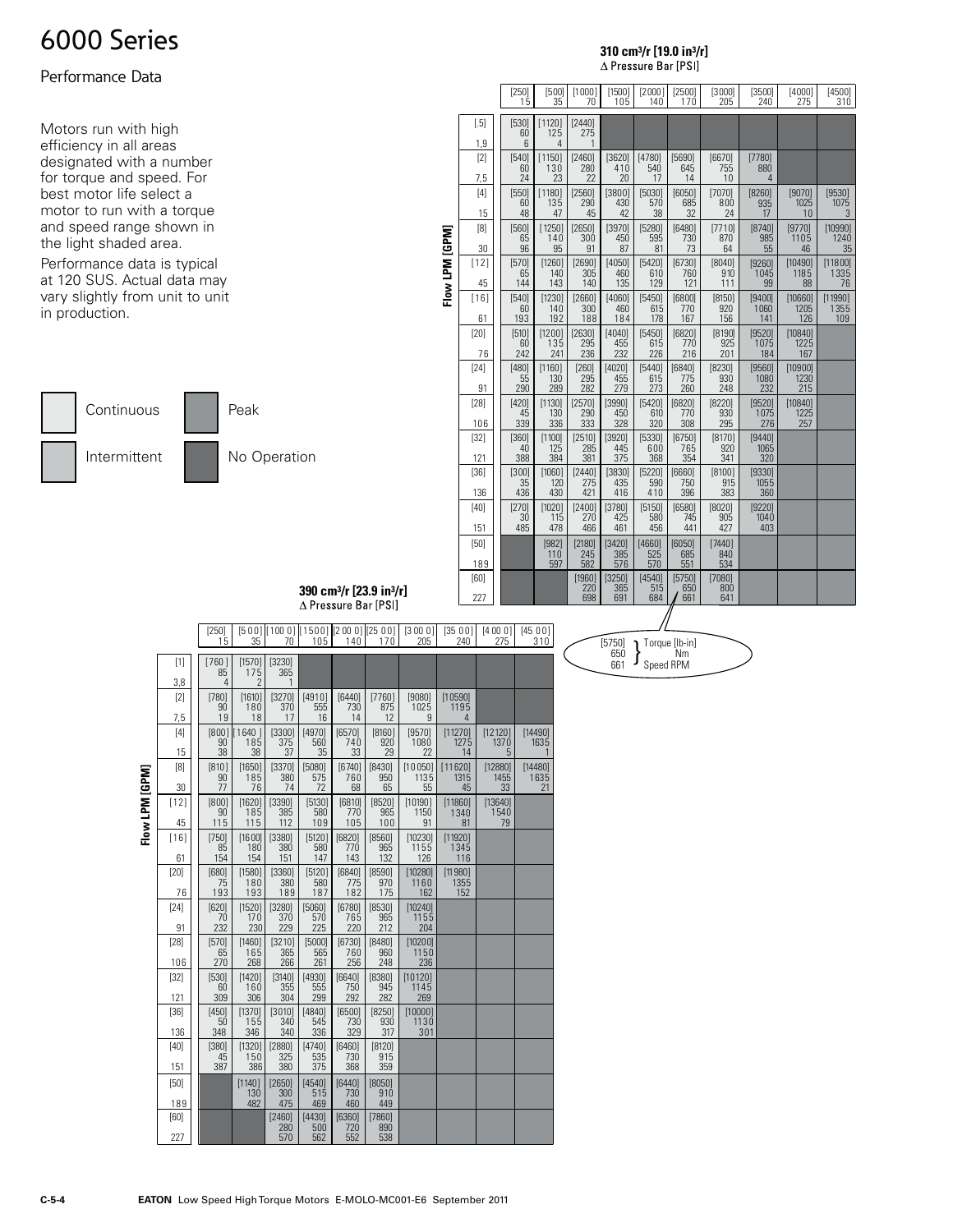### Performance Data

Motors run with high efficiency in all areas designated with a number for torque and speed. For best motor life select a motor to run with a torque and speed range shown in the light shaded area.

Performance data is typical at 120 SUS. Actual data may vary slightly from unit to unit in production.



### **625 cm3/r [38.0 in3/r]** ∆ Pressure Bar [PSI]

|                |               | $[250]$<br>15         | [500]<br>35               | [1000]<br>70         | [1500]<br>105                             | [2000]<br>140                 | [2500]<br>170         | [3000]<br>205         | [3200]<br>221         |
|----------------|---------------|-----------------------|---------------------------|----------------------|-------------------------------------------|-------------------------------|-----------------------|-----------------------|-----------------------|
|                | [1]<br>3,8    | [1060]<br>120<br>5    | [2205]<br><b>250</b><br>5 | [4515]<br>510<br>4   | [6690]<br>755<br>$\overline{\phantom{a}}$ |                               |                       |                       |                       |
|                | [2]<br>7,5    | [1090]<br>125<br>12   | [2300]<br>260<br>12       | [4720]<br>535<br>13  | [7025]<br>795<br>10                       | [9360]<br>1060<br>6           |                       |                       |                       |
|                | [4]<br>15     | [1145]<br>130<br>24   | [2450]<br>275<br>24       | [5052]<br>570<br>24  | [7520]<br>850<br>21                       | [9410]<br>1065<br>16          | [12700]<br>1434<br>13 |                       |                       |
|                | [8]<br>30     | [1195]<br>135<br>45   | [2600]<br>295<br>45       | [5350]<br>605<br>44  | [8195]<br>925<br>47                       | [11220]<br>1270<br>37         | [13100]<br>1480<br>35 | [15800]<br>1785<br>32 | [16800]<br>1898<br>30 |
| Flow LPM [GPM] | $[12]$<br>45  | [1200]<br>135<br>72   | [2600]<br>295<br>72       | [5390]<br>610<br>71  | [8145]<br>920<br>68                       | [11770]<br>1330<br>64         | [13000]<br>1469<br>60 | [15700]<br>1774<br>56 |                       |
|                | [16]<br>61    | [1120]<br>125<br>94   | [2530]<br>285<br>94       | [5340]<br>605<br>92  | [8105]<br>915<br>89                       | [11740]<br>1325<br>85         | [13000]<br>1469<br>83 |                       |                       |
|                | [20]<br>76    | [1050]<br>120<br>120  | [2465]<br>280<br>119      | [5285]<br>595<br>117 | [8080]<br>915<br>115                      | [11725]<br>1325<br>110        |                       |                       |                       |
|                | [24]<br>91    | $[950]$<br>105<br>144 | [2365]<br>265<br>143      | [5180]<br>585<br>140 | [7990]<br>905<br>138                      | [11705]<br>1320<br>132        |                       |                       |                       |
|                | [28]<br>106   | $[855]$<br>95<br>169  | [2255]<br>255<br>168      | [5080]<br>575<br>165 | [7915]<br>895<br>162                      | [11640]<br>1315<br>156        |                       |                       |                       |
|                | $[32]$<br>121 | $[730]$<br>80<br>193  | [2140]<br>240<br>192      | [4960]<br>560<br>188 | [7775]<br>880<br>185                      | [11505]<br><b>1300</b><br>179 |                       |                       |                       |
|                | $[36]$<br>136 | [555]<br>65<br>217    | [1965]<br>220<br>216      | [4780]<br>540<br>213 | [7585]<br>855<br>210                      |                               |                       |                       |                       |
|                | [40]<br>151   | [380]<br>45<br>241    | [1790]<br>200<br>240      | [4600]<br>520<br>238 | [7395]<br>835<br>236                      |                               |                       |                       |                       |
|                | [50]<br>189   |                       |                           | [4180]<br>470<br>296 | [6985]<br>790<br>290                      |                               |                       |                       |                       |
|                | [60]<br>227   |                       |                           | [3800]<br>430<br>353 | [6600]<br>745<br>345                      |                               |                       |                       |                       |

|                |               | $[250]$<br>15         | [500]<br>35          | [1000]<br>70         | [1500]<br>105        | [2000]<br>140        | [2500]<br>170          | [3000]<br>205          | [3500]<br>240         | [4000]<br>275         |
|----------------|---------------|-----------------------|----------------------|----------------------|----------------------|----------------------|------------------------|------------------------|-----------------------|-----------------------|
|                | [1]           | [1010]<br>115         | [1200]<br>235        | [4260]<br>480        | [6140]<br>695        |                      |                        |                        |                       |                       |
|                | 3,8           | 7                     | 7                    | 5                    | 3                    |                      |                        |                        |                       |                       |
|                | [2]<br>7,5    | [1020]<br>115<br>15   | [2110]<br>240<br>14  | [4270]<br>480<br>13  | [6280]<br>710<br>12  | [8350]<br>945<br>11  | [10420]<br>1175<br>8   | [12140]<br>1370<br>3   |                       |                       |
|                | $[4]$<br>15   | [1030]<br>115<br>30   | [2100]<br>235<br>30  | [4280]<br>485<br>29  | [6410]<br>725<br>28  | [8500]<br>960<br>27  | [10590]<br>1195<br>25  | [12500]<br>1410<br>21  | [14580]<br>1645<br>17 | [16670]<br>1885<br>12 |
|                | [8]           | [1020]                | [2090]               | [4290]               | [6490]               | [8620]               | [10740]                | [12800]                | [14930]               |                       |
|                | 30            | 115<br>60             | 235<br>60            | 485<br>59            | 735<br>57            | 975<br>54            | 1215<br>51             | 1445<br>45             | 1685<br>38            |                       |
| Flow LPM [GPM] | $[12]$<br>45  | [1000]<br>115<br>91   | [2080]<br>235<br>91  | [4290]<br>485<br>89  | [6500]<br>735<br>87  | [8650]<br>975<br>84  | [10800]<br>1220<br>79  | [12890]<br>1455<br>71  |                       |                       |
|                | $[16]$<br>61  | $[110]$<br>960<br>122 | [2060]<br>235<br>122 | [4260]<br>480<br>121 | [6480]<br>730<br>118 | [8650]<br>975<br>114 | [10820]<br>1220<br>109 | [12900]<br>1460<br>100 |                       |                       |
|                | [20]          | [900]<br>100          | [1980]<br>225        | [4180]<br>470        | [6420]<br>725        | [8620]<br>975        | [10820]<br>1220        |                        |                       |                       |
|                | 76<br>[24]    | 153<br>[850]          | 152<br>[1930]        | 150<br>[4150]        | 147<br>[6390]        | 144<br>[8580]        | 139<br>[10770]         |                        |                       |                       |
|                | 91            | 95<br>184             | 220<br>184           | 470<br>181           | 720<br>180           | 970<br>176           | 1215<br>171            |                        |                       |                       |
|                | [28]<br>106   | $[740]$<br>85<br>215  | [1840]<br>210<br>214 | [4070]<br>460<br>211 | [6290]<br>710<br>208 | [8500]<br>960<br>204 | [10720]<br>1210<br>198 |                        |                       |                       |
|                | $[32]$<br>121 | [690]<br>80<br>245    | [1710]<br>195<br>244 | [3970]<br>450<br>241 | [6190]<br>700<br>237 | [8420]<br>950<br>232 | [10660]<br>1205<br>226 |                        |                       |                       |
|                | $[36]$        | [670]<br>75<br>276    | [1560]<br>175<br>275 | [3860]<br>435        | [6080]<br>685        | [8340]<br>940        | [10420]<br>1175        |                        |                       |                       |
|                | 136<br>[40]   | [570]                 | [1400]               | 272<br>[3750]        | 265<br>[5970]        | 260<br>[8140]        | 255<br>[10180]         |                        |                       |                       |
|                | 151           | 65<br>307             | 160<br>306           | 425<br>303           | 675<br>295           | 920<br>290           | 1150<br>284            |                        |                       |                       |
|                | [50]          |                       | [1140]<br>130        | [3240]<br>365        | [5220]<br>590        | [7620]<br>860        |                        |                        |                       |                       |
|                | 189<br>[60]   |                       | 382                  | 379<br>[2860]        | 369<br>[4860]        | 362<br>[7140]        |                        |                        |                       |                       |
|                | 227           |                       |                      | 325<br>454           | 550<br>442           | 805<br>435           |                        |                        |                       |                       |
|                |               |                       |                      |                      |                      |                      |                        |                        |                       |                       |

**490 cm3/r [30.0 in3/r]**

 $\Delta$  Pressure Bar [PSI]

 $\left[\begin{smallmatrix} 2860 \\ 325 \\ 454 \end{smallmatrix}\right]$   $\left[\begin{smallmatrix} \text{Torque [lb-in} \\ \text{Nm} \end{smallmatrix}\right]$ <br> $\left[\begin{smallmatrix} 2860 \\ 454 \end{smallmatrix}\right]$   $\left[\begin{smallmatrix} \text{Drque [lb-in} \\ \text{Speed RPM} \end{smallmatrix}\right]$ 

**C-5**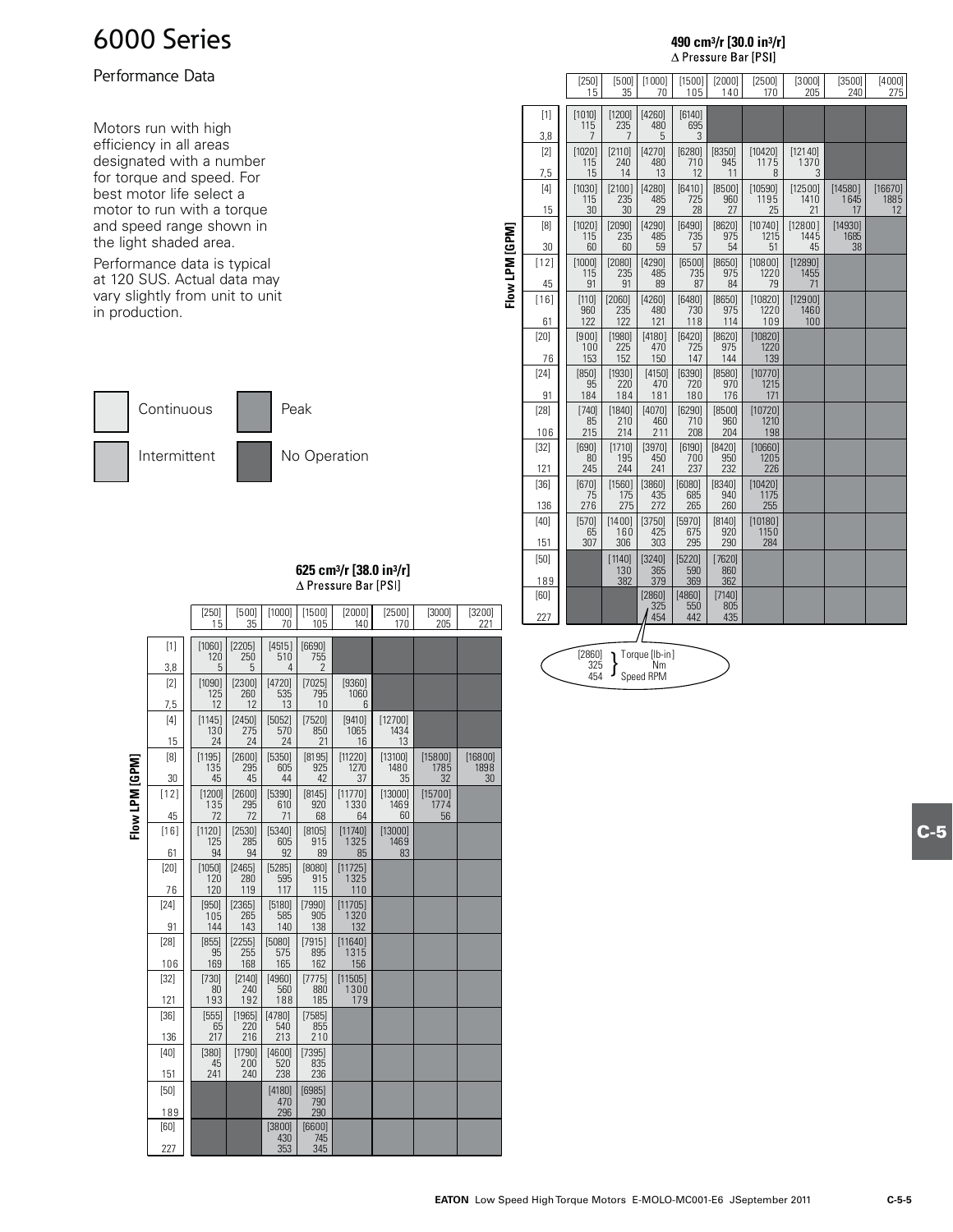### Performance Data

Motors run with high efficiency in all areas designated with a number for torque and speed. For best motor life select a motor to run with a torque and speed range shown in the light shaded area.

Performance data is typical at 120 SUS. Actual data may vary slightly from unit to unit in production.



|               | [250]<br>15           | [500]<br>35          | [750]<br>50          | [1000]<br>70         | [1250]<br>85         | [1500]<br>105                   | [1750]<br>120         | $[2000]$<br>140       | [2250]<br>155         | [2500]<br>170   |
|---------------|-----------------------|----------------------|----------------------|----------------------|----------------------|---------------------------------|-----------------------|-----------------------|-----------------------|-----------------|
| $[1]$         | [1311]<br>148         | [2775]<br>314        | [4200]<br>475        | [5480]<br>619        | [7000]<br>791        |                                 |                       |                       |                       |                 |
| 3,8           | $\overline{4}$        | 4                    | 3                    | 3                    | $\overline{2}$       |                                 |                       |                       |                       |                 |
| [2]<br>7,5    | [1340]<br>151<br>10   | [2856]<br>323<br>10  | [4535]<br>512<br>10  | [5809]<br>656<br>10  | [7551]<br>853<br>9   | [8685]<br>981<br>$\overline{7}$ | [10182]<br>1150<br>6  | [11121]<br>1257<br>5  |                       |                 |
| $[4]$         | [1253]<br>142         | [2854]<br>322        | [4363]<br>493        | [5813]<br>657        | [7272]<br>822        | [8714]<br>985                   | [10135]<br>1145       | [11537]<br>1303       | [12970]<br>1465       | [15040]<br>1699 |
| 15            | 20                    | 20                   | 19                   | 18                   | 17                   | 16                              | 14                    | 13                    | 11                    | 11              |
| [8]<br>30     | [1290]<br>146<br>40   | [2889]<br>326<br>39  | [4540]<br>513<br>38  | [6130]<br>693<br>38  | [7703]<br>870<br>37  | [9202]<br>1040<br>37            | [10666]<br>1205<br>35 | [12192]<br>1378<br>33 | [13713]<br>1549<br>32 |                 |
| $[12]$        | [1277]                | [2821]               | [4528]               | [6180]               | [7795]               | [9338]                          | [10877]               | [12419]               |                       |                 |
| 45            | 144<br>61             | 319<br>60            | 512<br>59            | 698<br>58            | 881<br>57            | 1055<br>56                      | 1229<br>54            | 1403<br>52            |                       |                 |
| $[16]$        | [1196]<br>135         | [2753]<br>311        | [4478]<br>506        | [6148]<br>695        | [7768]<br>878        | [9376]<br>1059                  | [10984]<br>1241       |                       |                       |                 |
| 61            | 82                    | 80                   | 79                   | 78                   | 77                   | 76                              | 74                    |                       |                       |                 |
| [20]<br>76    | [1092]<br>123<br>102  | [2794]<br>316<br>101 | [4320]<br>488<br>101 | [6021]<br>680<br>99  | [7697]<br>870<br>97  | [9311]<br>1052<br>96            | [10907]<br>1232<br>93 |                       |                       |                 |
| $[24]$        | [1206]                | [2556]               | [4162]               | [5871]               | [7564]               | [9289]                          |                       |                       |                       |                 |
| 91            | 136<br>123            | 289<br>122           | 470<br>120           | 663<br>119           | 855<br>118           | 1049<br>116                     |                       |                       |                       |                 |
| $[28]$        | [1083]<br>122         | [2338]<br>264        | [4040]<br>456        | [5666]<br>640        | [7365]<br>832        | [9022]<br>1019                  |                       |                       |                       |                 |
| 106           | 145                   | 142                  | 141                  | 139                  | 137                  | 135                             |                       |                       |                       |                 |
| $[32]$<br>121 | $[950]$<br>107<br>163 | [2110]<br>238<br>162 | [3795]<br>429<br>162 | [5457]<br>617<br>159 | [7122]<br>805<br>159 | [8828]<br>997<br>156            |                       |                       |                       |                 |
| $[36]$        | $[726]$               | [1845]               | [3517]               | [5223]               | [6853]               |                                 |                       |                       |                       |                 |
| 136           | 82<br>184             | 208<br>183           | 397<br>182           | 590<br>181           | 774<br>179           |                                 |                       |                       |                       |                 |
| [40]          | [515]                 | [2227]               | [3270]               | [4965]               | [6672]               |                                 |                       |                       |                       |                 |
| 151           | 58<br>203             | 252<br>202           | 369<br>202           | 561<br>201           | 754<br>199           |                                 |                       |                       |                       |                 |
| $[50]$<br>189 |                       |                      | [3869]<br>437<br>254 | [4148]<br>469<br>252 | [5850]<br>661<br>250 |                                 |                       |                       |                       |                 |
| [60]          |                       |                      |                      | [4856]               | [6604]               |                                 |                       |                       |                       |                 |
| 227           |                       |                      |                      | 549<br>303           | 746<br>301           |                                 |                       |                       |                       |                 |

**735 cm <sup>3</sup> /r [45.0 in <sup>3</sup> /r]**

 $\triangle$  Pressure Bar [PSI]

**805 cm <sup>3</sup> /r [49.0 in <sup>3</sup> /r]**

 **Fl ow LPM [GPM]**

Flow LPM [GPM]

|               | $[250]$<br>15        | [500]<br>35          | [750]<br>50                               | [1000]<br>70         | [1250]<br>85         | [1500]<br>105          | [1750]<br>120         | [2000]<br>140         | [2250]<br>155         | [2500]<br>170         |
|---------------|----------------------|----------------------|-------------------------------------------|----------------------|----------------------|------------------------|-----------------------|-----------------------|-----------------------|-----------------------|
| $[1]$<br>3,8  | [1455]<br>164<br>4   | [3100]<br>350<br>4   | [4680]<br>529<br>$\overline{\phantom{a}}$ | [6031]<br>681<br>2   | [7799]<br>881<br>1   |                        |                       |                       |                       |                       |
| [2]           | [1483]<br>168        | [3173]<br>359        | [5121]<br>579                             | [6432]<br>727        | [8510]<br>961        | [9633]<br>1088         | [11319]<br>1279       | [12127]<br>1370       |                       |                       |
| 7,5           | 9                    | 9                    | 9                                         | 8                    | 7                    | 6                      | 5                     | 5                     |                       |                       |
| [4]<br>15     | [1547]<br>175<br>19  | [3331]<br>376<br>19  | [5292]<br>598<br>18                       | [6744]<br>762<br>17  | [8714]<br>984<br>16  | [10075]<br>1138<br>15  | [11352]<br>1283<br>14 | [12539]<br>1417<br>12 | [14564]<br>1645<br>11 | [16377]<br>1850<br>10 |
| [8]<br>30     | [1599]<br>181<br>35  | [3473]<br>392<br>35  | [5415]<br>612<br>34                       | [7039]<br>795<br>33  | [8934]<br>1009<br>32 | [10629]<br>1201<br>31  | [11842]<br>1338<br>29 | [14004]<br>1582<br>29 | [15441]<br>1745<br>28 |                       |
| $[12]$<br>45  | [1599]<br>181<br>56  | [3469]<br>392<br>56  | [5415]<br>612<br>55                       | [7093]<br>801<br>53  | [9024]<br>1020<br>53 | [10658]<br>1204<br>52  | [12283]<br>1388<br>50 | [13726]<br>1551<br>50 |                       |                       |
| $[16]$        | [1543]<br>174        | [3395]<br>384        | [5357]<br>605                             | [7032]<br>794        | [8983]<br>1015       | [10640]<br>1202        | [12010]<br>1357       |                       |                       |                       |
| 61<br>[20]    | 73<br>[1457]         | 73<br>[3312]         | 72<br>[5292]                              | 70<br>[6968]         | 69<br>[8943]         | 68<br>[10583]          | 67<br>[12146]         |                       |                       |                       |
| 76            | 165<br>93            | 374<br>92            | 598<br>91                                 | 787<br>89            | 1010<br>88           | 1196<br>87             | 1372<br>86            |                       |                       |                       |
| [24]<br>91    | [1352]<br>153<br>112 | [3183]<br>360<br>112 | [5088]<br>575<br>111                      | [6811]<br>769<br>110 | [8812]<br>996<br>108 | [10411]<br>1176<br>106 |                       |                       |                       |                       |
| $[28]$<br>106 | [1213]<br>137<br>131 | [3055]<br>345<br>131 | [5047]<br>570<br>131                      | [6713]<br>758<br>129 | [8681]<br>981<br>128 | [10411]<br>1176<br>127 |                       |                       |                       |                       |
| $[32]$        | [1075]<br>121        | [2907]<br>328        | [4884]<br>552                             | [6546]<br>740        | [8395]<br>949        | [10060]<br>1137        |                       |                       |                       |                       |
| 121<br>$[36]$ | 150                  | 149                  | 149                                       | 146                  | 145                  | 144                    |                       |                       |                       |                       |
| 136           | [823]<br>93<br>168   | [2692]<br>304<br>168 | [4663]<br>527<br>168                      | [6320]<br>714<br>167 | [8118]<br>917<br>165 |                        |                       |                       |                       |                       |
| [40]          | [592]                | [2477]               | [4426]                                    | [6085]               | [7832]               |                        |                       |                       |                       |                       |
| 151           | 67<br>187            | 280<br>186           | 500<br>186                                | 688<br>185           | 885<br>184           |                        |                       |                       |                       |                       |
| [50]<br>189   |                      | [2730]<br>308<br>234 | [4214]<br>476<br>233                      | [5849]<br>661<br>231 | [7603]<br>859<br>230 |                        |                       |                       |                       |                       |
| [60]          |                      |                      | [3806]<br>430                             | [5459]<br>617        | [7407]<br>837        |                        |                       |                       |                       |                       |
| 227           |                      |                      | 280                                       | 277                  | 275                  |                        |                       |                       |                       |                       |

 $\begin{array}{c} \text{[6604]} \\ 746 \\ 301 \end{array}$  Speed RPM 746 301

Flow LPM [GPM]  **Fl ow LPM [GPM]**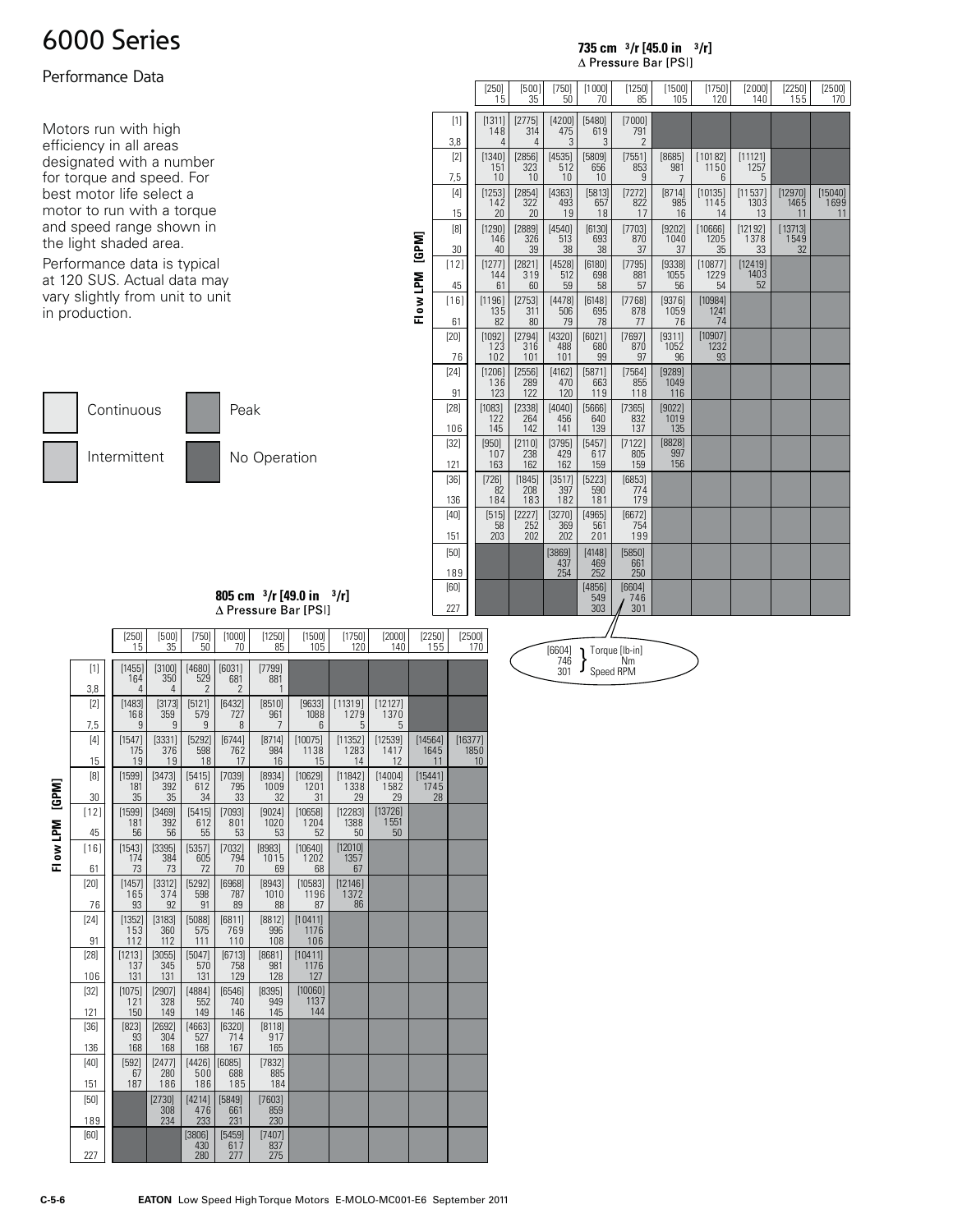### Performance Data

Motors run with high efficiency in all areas designated with a number for torque and speed. For best motor life select a motor to run with a torque and speed range shown in the light shaded area.

Performance data is typical at 120 SUS. Actual data may vary slightly from unit to unit in production.



|                | u i icesulc nai li nil |                      |                      |                      |                      |                        |                        |                       |                       |  |  |  |  |
|----------------|------------------------|----------------------|----------------------|----------------------|----------------------|------------------------|------------------------|-----------------------|-----------------------|--|--|--|--|
|                |                        | $[250]$<br>15        | [500]<br>35          | [750]<br>50          | [1000]<br>70         | [1250]<br>85           | [1500]<br>105          | [1750]<br>120         | $[2000]$<br>140       |  |  |  |  |
|                | $[1]$                  | [1890]<br>215        | [4110]<br>465        | [5730]<br>645        | [7640]<br>865        | [9550]<br>1080         |                        |                       |                       |  |  |  |  |
|                | 3,8                    | 3                    | 3                    | $\overline{2}$       | 2                    | 1                      |                        |                       |                       |  |  |  |  |
|                | [2]<br>7,5             | [1910]<br>215<br>8   | [4140]<br>470<br>8   | [6270]<br>710<br>7   | [8300]<br>940<br>7   | [10420]<br>1175<br>6   | [12500]<br>1410<br>5   | [13860]<br>1565<br>4  | [14920]<br>1685<br>3  |  |  |  |  |
|                | [4]                    | [1980]<br>225        | [4290]<br>485        | [6480]<br>775        | [8540]<br>965        | [10670]<br>1205        | [12800]<br>1445        | [13900]<br>1570       | [15850]<br>1790       |  |  |  |  |
|                | 15<br>[8]              | 15<br>[2030]<br>230  | 15<br>[4400]<br>495  | 15<br>[6630]<br>750  | 14<br>[8790]<br>995  | 14<br>[10940]<br>1235  | 13<br>[13090]<br>1480  | 13<br>[14500]<br>1640 | 12<br>[16580]<br>1875 |  |  |  |  |
|                | 30                     | 30                   | 30                   | 30                   | 29                   | 28                     | 27                     | 26                    | 25                    |  |  |  |  |
| Flow LPM [GPM] | $[12]$<br>45           | [2020]<br>230<br>45  | [4390]<br>495<br>45  | [6630]<br>750<br>45  | [8860]<br>1000<br>44 | [11050]<br>1250<br>43  | [13240]<br>1495<br>42  | [15040]<br>1700<br>41 |                       |  |  |  |  |
|                | $[16]$                 | [2010]               | [4320]               | [6560]               | [8790]               | [11000]                | [13260]                |                       |                       |  |  |  |  |
|                | 61                     | 225<br>61            | 490<br>61            | 740<br>61            | 995<br>60            | 1245<br>59             | 1500<br>58             |                       |                       |  |  |  |  |
|                | [20]<br>76             | [1910]<br>215<br>77  | [4220]<br>475<br>77  | [6480]<br>730<br>76  | [8720]<br>985<br>76  | [10950]<br>1235<br>75  | [13160]<br>1485<br>74  |                       |                       |  |  |  |  |
|                | [24]<br>91             | [1810]<br>205<br>92  | [4060]<br>460<br>92  | [6230]<br>705<br>92  | [8500]<br>960<br>91  | [10790]<br>1220<br>90  | [12990]<br>1470<br>89  |                       |                       |  |  |  |  |
|                | $[28]$<br>106          | [1620]<br>185<br>107 | [3920]<br>445<br>107 | [6180]<br>700<br>107 | [8420]<br>950<br>106 | [10630]<br>1200<br>105 | [12820]<br>1450<br>103 |                       |                       |  |  |  |  |
|                | $[32]$<br>121          | [1480]<br>165<br>123 | [3740]<br>425<br>123 | [5980]<br>675<br>122 | [8200]<br>925<br>121 | [10280]<br>1160<br>120 |                        |                       |                       |  |  |  |  |
|                | $[36]$                 | [1140]<br>130        | [3490]<br>395        | [5710]<br>645        | [7930]<br>895        | [9940]<br>1125         |                        |                       |                       |  |  |  |  |
|                | 136                    | 138                  | 138                  | 138                  | 137                  | 135                    |                        |                       |                       |  |  |  |  |
|                | [40]<br>151            | [850]<br>95<br>153   | [3240]<br>365<br>153 | [5420]<br>610<br>152 | [7640]<br>865<br>151 | [9590]<br>1085<br>150  |                        |                       |                       |  |  |  |  |
|                | [50]                   |                      | [2960]<br>325        | [5160]<br>585        | [7350]<br>830        | [9310]<br>1050         |                        |                       |                       |  |  |  |  |
|                | 189                    |                      | 191                  | 190                  | 189                  | 188                    |                        |                       |                       |  |  |  |  |
|                | [60]<br>227            |                      |                      | [4660]<br>525<br>230 | [7160]<br>810<br>229 | [9070]<br>1025<br>226  |                        |                       |                       |  |  |  |  |
|                |                        |                      |                      |                      |                      |                        |                        |                       |                       |  |  |  |  |

Speed RPM } [7160] Torque [lb-in] 810 Nm 229

**985 cm3/r [60.0 in3/r]**

D Pressure Bar [PSI]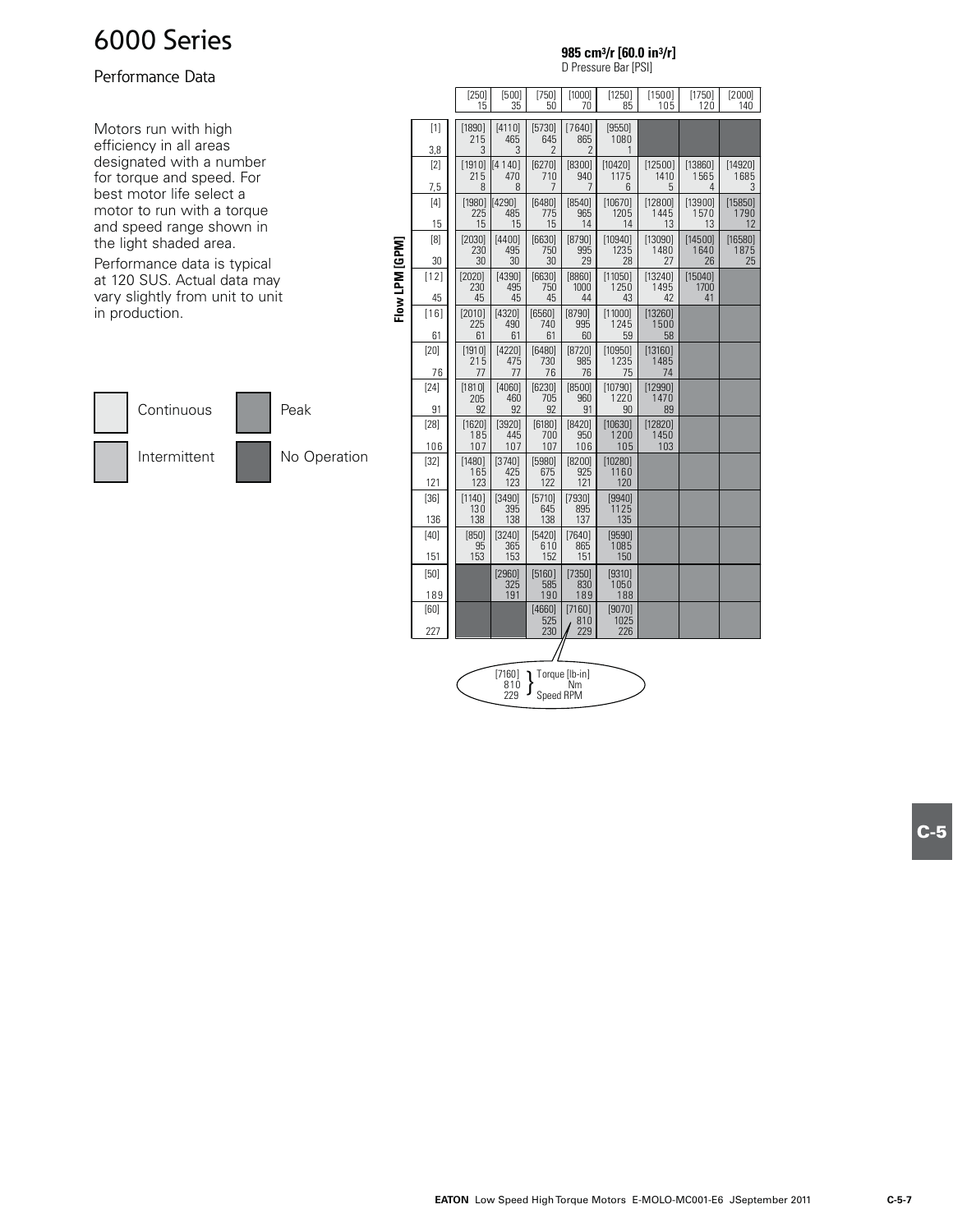**Dimensions** Standard Mount

### **Ports**

1 5/16 -12 UN-2B SAE O-ring Staggered Ports (2) 7/16 -20 UNF-2B SAE O-ring Case Drain Port (1) or

4 Bolt 3/4 inch Split Flange Ports (2) 7/16 -20 UNF-2B SAE O-ring Case Drain Port (1) or

G 1 (BSP) Staggered Ports (2) G 1/4 (BSP) Case Drain Port (1) or

1 5/16 UN-2B SAE O-ring Staggered Ports (2) with Shuttle 9/16 -20 UNF-2B SAE O-ring Case Drain Port (1)

### **Standard Rotation Viewed from Shaft End**

Port A Pressurized — CW Port B Pressurized — CCW

### **Standard Mount**



### **Standard SAE CC Flange**



### **STANDARD MOTOR MOUNT DIMENSIONS**

| <b>Displacement</b><br>$cm^3/r$ [in $^3/r$ ] | χ<br>mm [inch] | γ<br>mm [inch] |
|----------------------------------------------|----------------|----------------|
| 195 [11.9]                                   | 187,5 [7.38]   | 270,0 [10.63]  |
| 245 [15.0]                                   | 193,0 [7.60]   | 275,6 [10.85]  |
| 310 [19.0]                                   | 200,4 [7.89]   | 283,0 [11.14]  |
| 390 [23.9]                                   | 209,0 [8.23]   | 291,6 [11.48]  |
| 490 [30.0]                                   | 220,2 [ 8.67]  | 302,8 [11.92]  |
| 625 [38.0]                                   | 235,0 [9.25]   | 317,5 [12.50]  |
| 985 [60.0]                                   | 274,6 [10.81]  | 357,1 [14.06]  |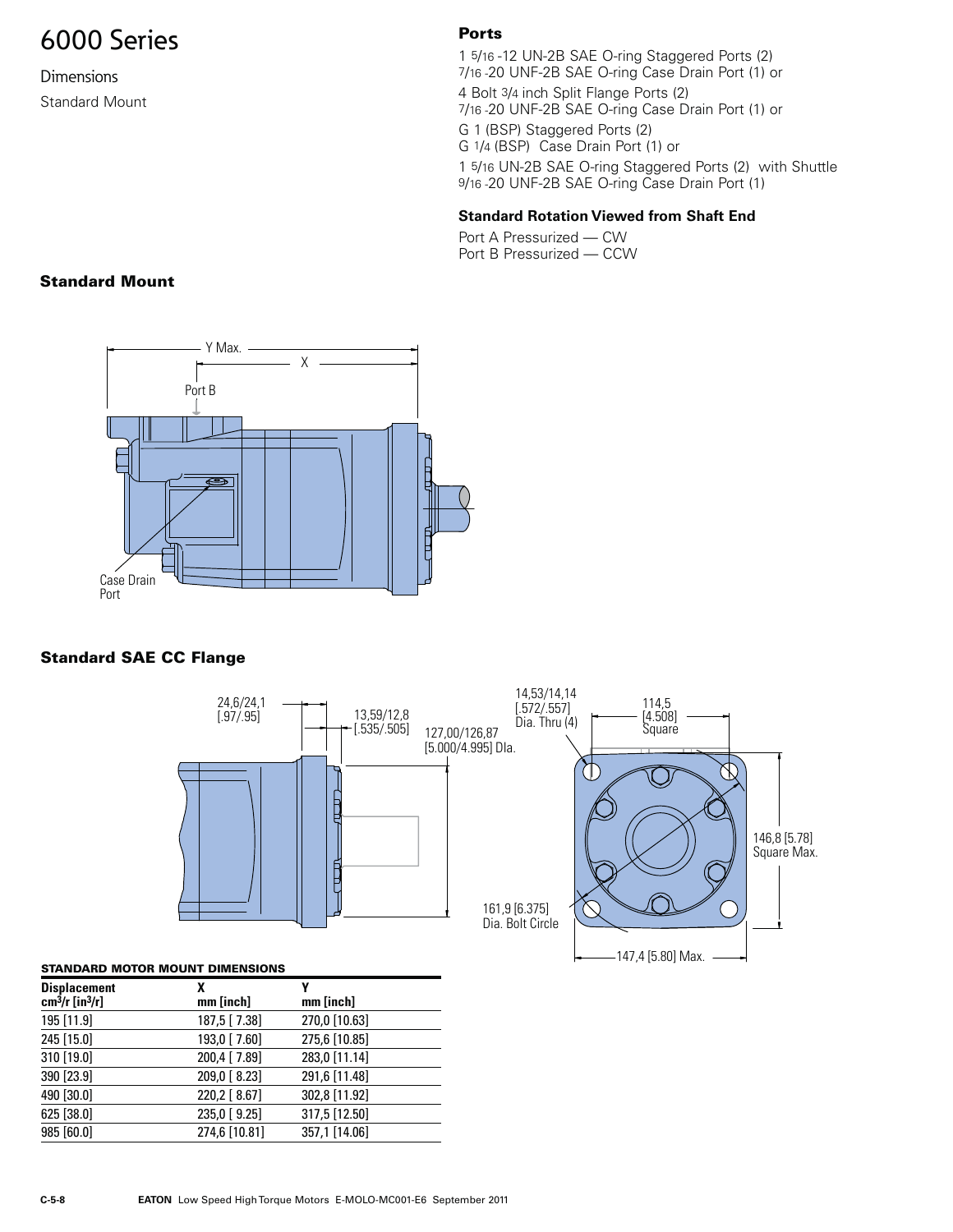Dimensions Wheel Mount

### **Ports**

1 5/16-12 UN-2B SAE O-ring Staggered Ports (2) 7/16 -20 UNF-2B SAE O-ring Case Drain Port (1) or

4 Bolt 3/4 inch Split Flange Ports (2) 7/16 -20 UNF-2B SAE O-ring Case Drain Port (1) or

G 1 (BSP) Staggered Ports (2) G 1/4 (BSP) Case Drain Port (1) or

1 5/16 UN-2B SAE O-ring Staggered Ports (2) with Shuttle 9/16 -20 UNF-2B SAE O-ring Case Drain Port (1)

### **Standard Rotation Viewed from Shaft End**

Port A Pressurized — CW **Wheel Mount** 1988 **Wheel Mount** 1988 **Wheel Mount** 



### **WHEEL MOUNT MOTOR DIMENSIONS**

| <b>Displacement</b><br>$cm3/r$ [in <sup>3</sup> /r] | χ<br>mm [inch] | mm [inch]     |  |
|-----------------------------------------------------|----------------|---------------|--|
| 195 [11.9]                                          | 102,6 [4.04]   | 185,2 [7.29]  |  |
| 245 [15.0]                                          | 108,2 [4.26]   | 190,8 [7.51]  |  |
| 310 [19.0]                                          | 115,6 [4.55]   | 198,1 [7.80]  |  |
| 390 [23.9]                                          | 124,5 [4.90]   | 207,1 [8.15]  |  |
| 490 [30.0]                                          | 135,4 [5.33]   | 217,9 [8.58]  |  |
| 625 [38.0]                                          | 150,1 [5.91]   | 232,7 [9.16]  |  |
| 985 [60.0]                                          | 189,7 [7.47]   | 272,5 [10.73] |  |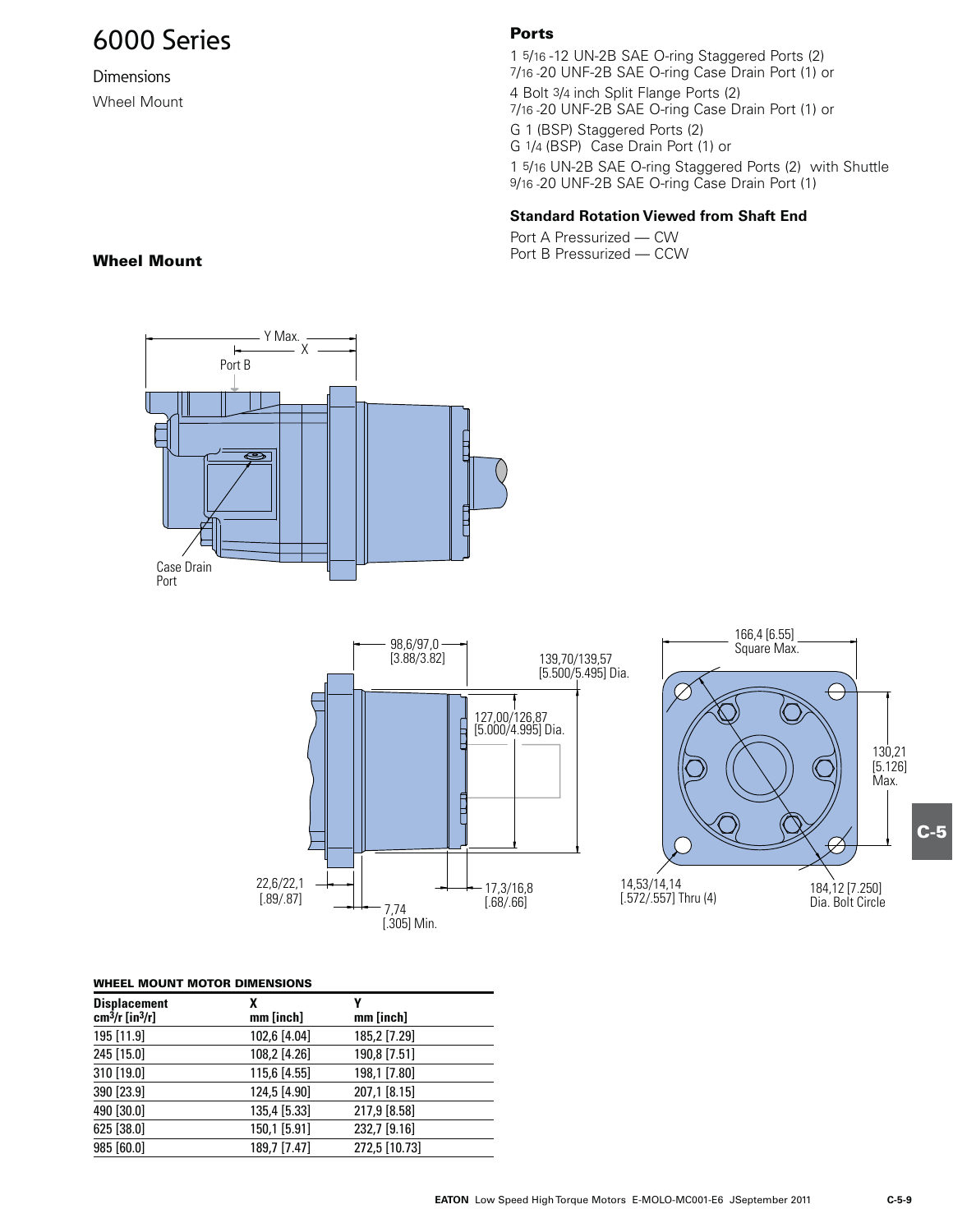**Dimensions** Global Mount (ISO)

### **Ports**

1 5/16 -12 UN-2B SAE O-ring Staggered Ports (2) 7/16 -20 UNF-2B SAE O-ring Case Drain Port (1) or 4 Bolt 3/4 inch Split Flange Ports (2) 7/16 -20 UNF-2B SAE O-ring Case Drain Port (1) or

G 1 (BSP) Staggered Ports (2)

G 1/4 (BSP) Case Drain Port (1) or

1 5/16 UN-2B SAE O-ring Staggered Ports (2) with Shuttle 9/16 -20 UNF-2B SAE O-ring Case Drain Port (1)

### **Standard Rotation Viewed from Shaft End**

Port A Pressurized — CW **Global Mount (ISO) Company of the Second Pressurized — CCW** 



### **50 mm Dia. Straight Shaft**



| GLUDAL MUUNI MUIUN DIMENSIUNS |                |               |
|-------------------------------|----------------|---------------|
| Displacement<br>cm3/r [in3/r] | χ<br>mm [inch] | mm [inch]     |
| 310 [19.0]                    | 182,4 [ 7.18]  | 264,9 [10.43] |
| 390 [24.0]                    | 191,0 [7.52]   | 273,6 [10.77] |
| 490 [30.0]                    | 202,2 [ 7.96]  | 284,7 [11.21] |
| 625 [38.0]                    | 216,9 [8.54]   | 299,5 [11.79] |
| 800 [45.0]                    | 229,4 [9.03]   | 312,2 [12.29] |
| 800 [49.0]                    | 236,7 [9.32]   | 319,3 [12.57] |
| 985 [60.0]                    | 256,5 [10.10]  | 339,1 [13.35] |
|                               |                |               |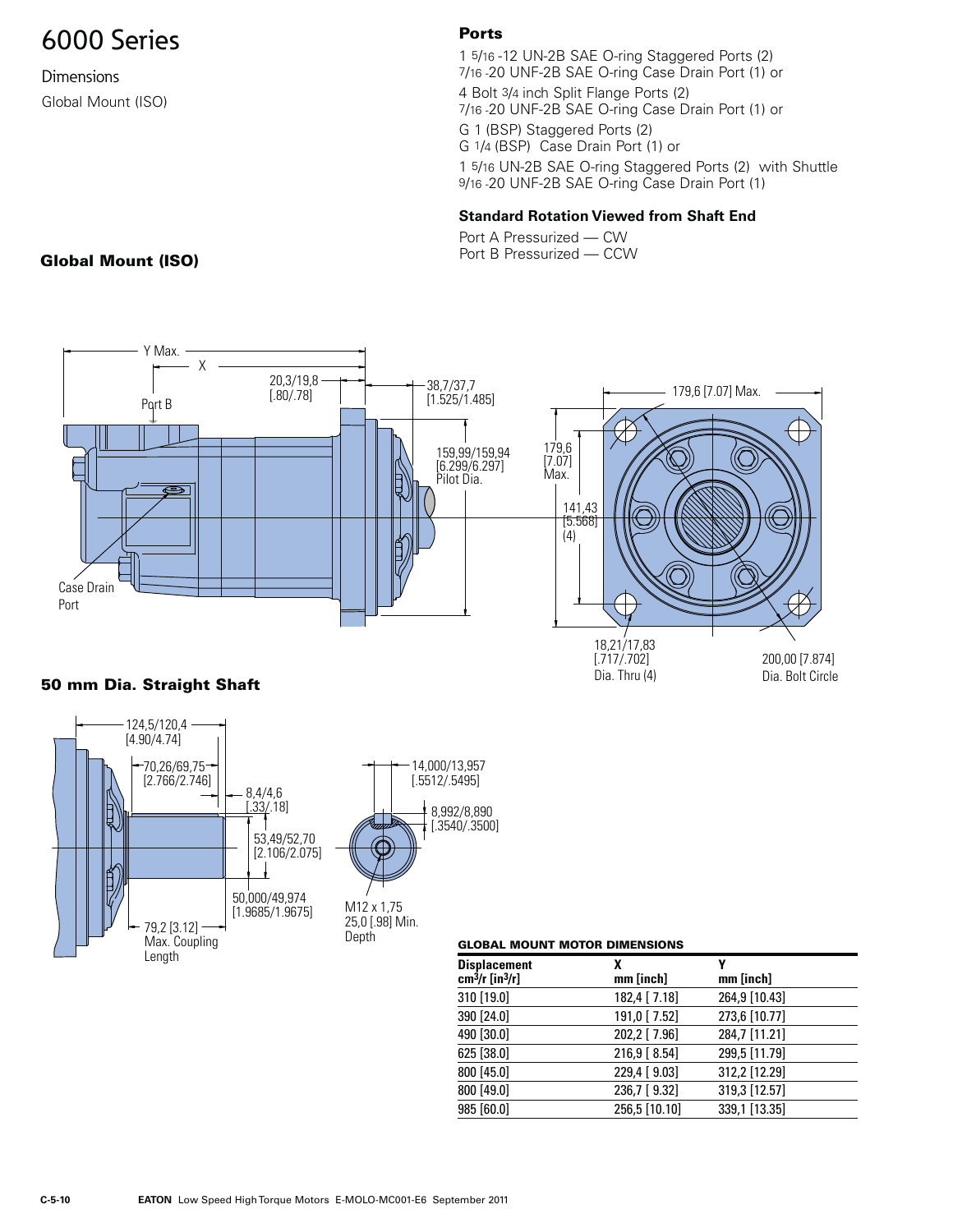## **Dimensions**

Bearlingless

### **Ports**

1 5/16 -12 UN-2B SAE O-ring Staggered Ports (2) 7/16 -20 UNF-2B SAE O-ring Case Drain Port (1) or

4 Bolt 3/4 inch Split Flange Ports (2) 7/16 -20 UNF-2B SAE O-ring Case Drain Port (1) or

G 1 (BSP) Staggered Ports (2) G 1/4 (BSP) Case Drain Port (1) or

1 5/16 UN-2B SAE O-ring Staggered Ports (2) with Shuttle 9/16 -20 UNF-2B SAE O-ring Case Drain Port (1)

### **Standard Rotation Viewed from Shaft End**

Port A Pressurized - CW **1PSU Analytic Searingless Bearingless Bearingless Bearingless Bearingless** 



### **Note:**

After machining blank, part must be hardened per Eaton specification.

- C 47,2 [1.86] Dia.
- D 111,5 [4.39] Max.
- E 106,4 [4.19] Full Form Dia.
- F 6,9 [ .27] Min. Full Form Dia.
- G 10,2 [ .40] Min.
- H 86,1 [3.39] Max.
- J 66,5 [2.62] Dia.

Mating Coupling Blank Eaton Part No. 12778-002



**BEARINGLESS MOTOR DIMENSIONS**

**Displacement X Y cm3/r [in3/r] mm [inch] mm [inch]** 195 [11.9] 105,4 [4.15] 188,0 [7.40] 245 [15.0] 111,0 [4.37] 193,5 [7.62] 310 [19.0] 118,4 [4.66] 200,9 [7.91] 390 [23.9] 127,3 [5.01] 209,6 [8.25] 490 [30.0] 138,2 [5.44] 220,7 [8.69] 625 [38.0] 152,9 [6.02] 235,5 [9.27] 985 [60.0] 192,8 [7.59] 275,1 [10.83] **C-5**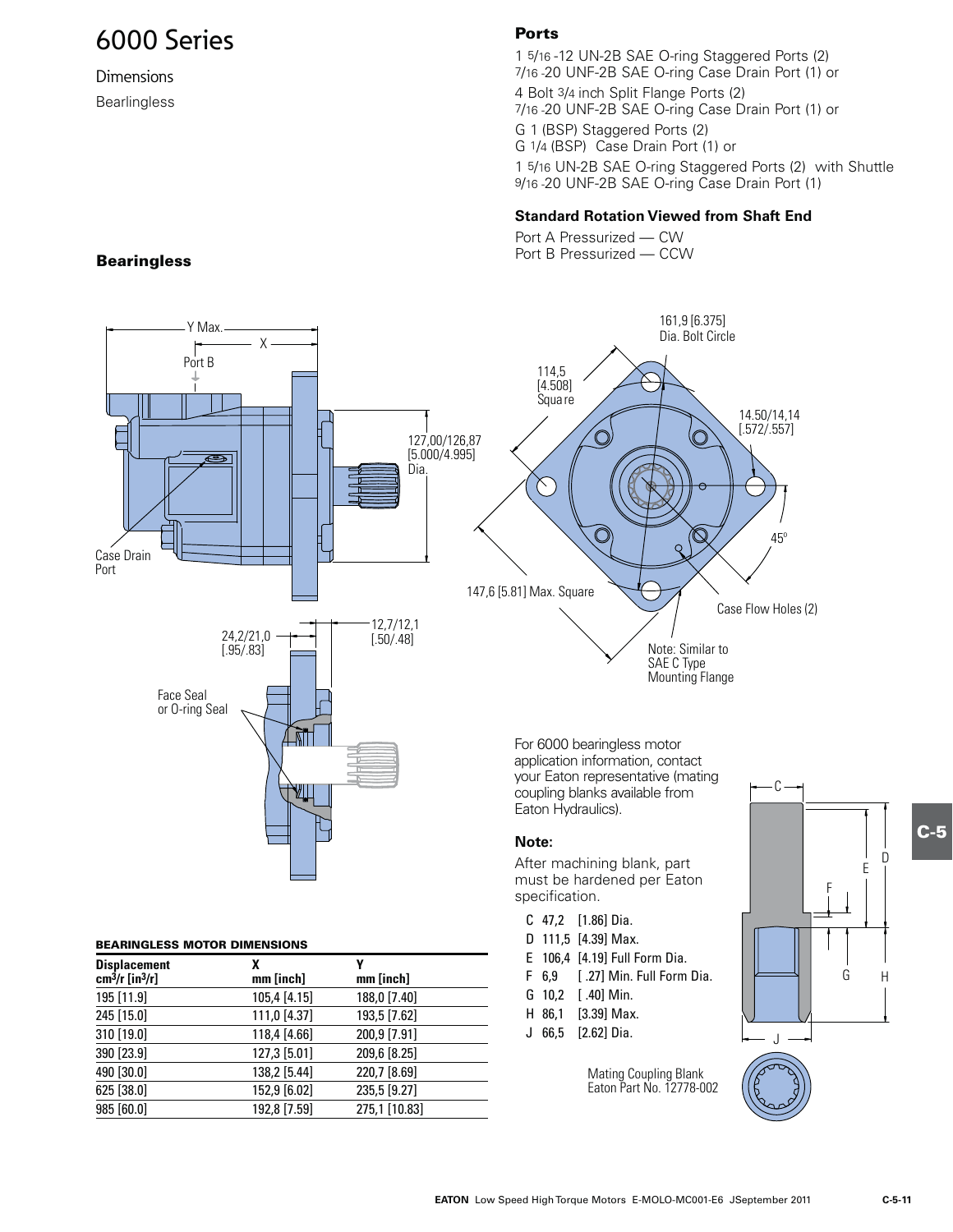### Installation Information Bearingless

- 1 Internal spline in mating part to be as follows: Material to be ASTM A304, 8620H. Carbonize to a hardness of 60-64 HRc with case depth (to 50HRc) of 0,076 - 1,02 [.030 - .040] (dimensions apply after heat treat).
- $\langle 2 \rangle$  Mating part to have critical dimensions as shown. Oil holes must be provided and open for proper oil circulation.
- $\langle \overline{3} \rangle$  Seal to be furnished with motor for proper oil circulation thru splines.
- $\langle 4 \rangle$  Some means of maintaining clearance between shaft and mounting flange must be provided.
- $\langle 5 \rangle$  Similar to SAE "C" Four Bolt Flange..
- 6 Counterbore designed to adapt to a standard sleeve bearing 50,010 - 50,038 [1.9689 - 1.9700] ID by 60,051 - 60,079 [2.3642 - 2.3653] O.D. (Oilite bronze sleeve bearing).

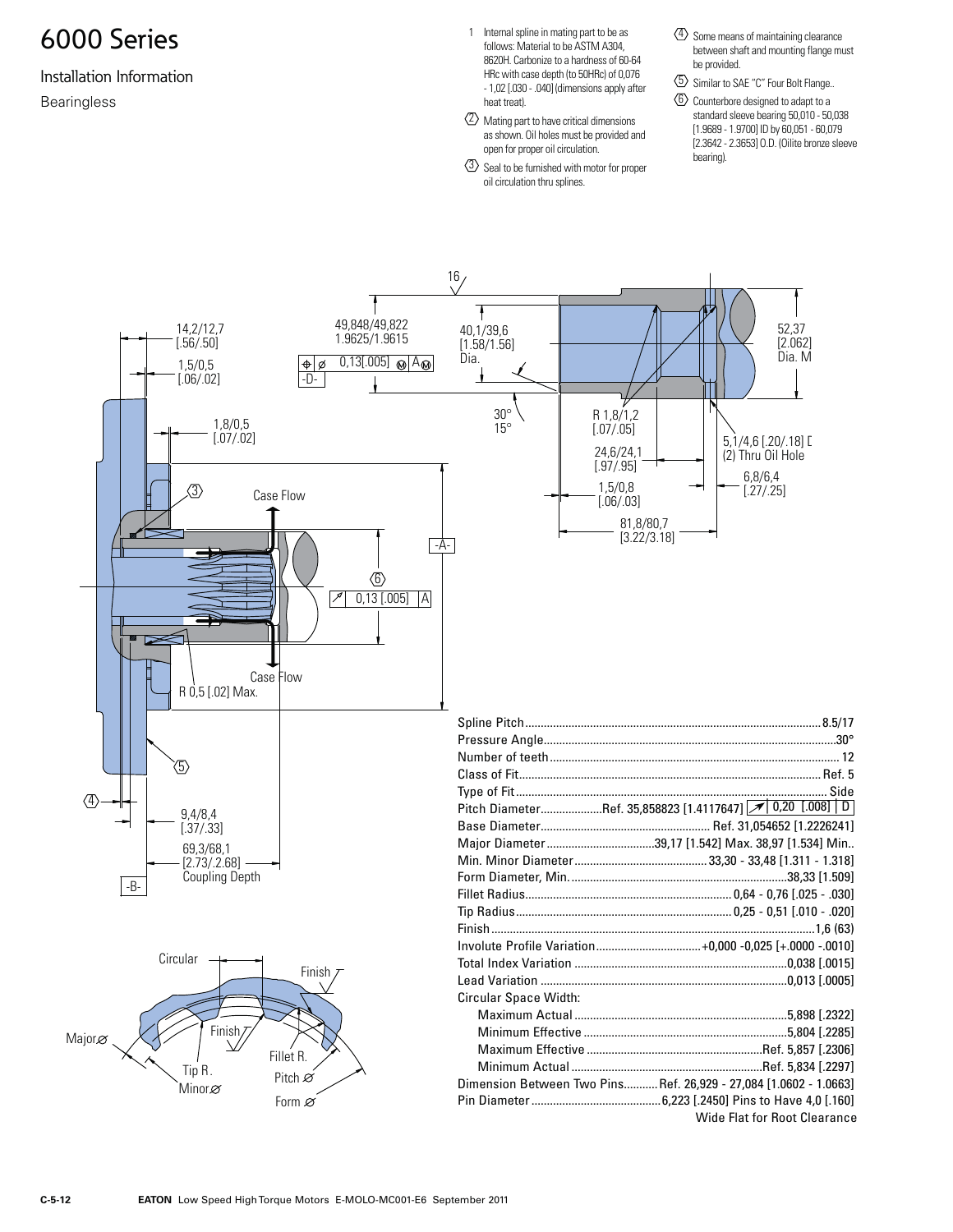**Dimensions** 

Shafts Splined

### **1 1/2 Inch Straight**



### **1 3/4 Inch Tapered**



### **1 1/2 Inch 17 Tooth Splined**



### **Tapered Shaft Hub Data**



# **C-5**

### **40 mm Straight**



### **Slotted Hexagon Nut**

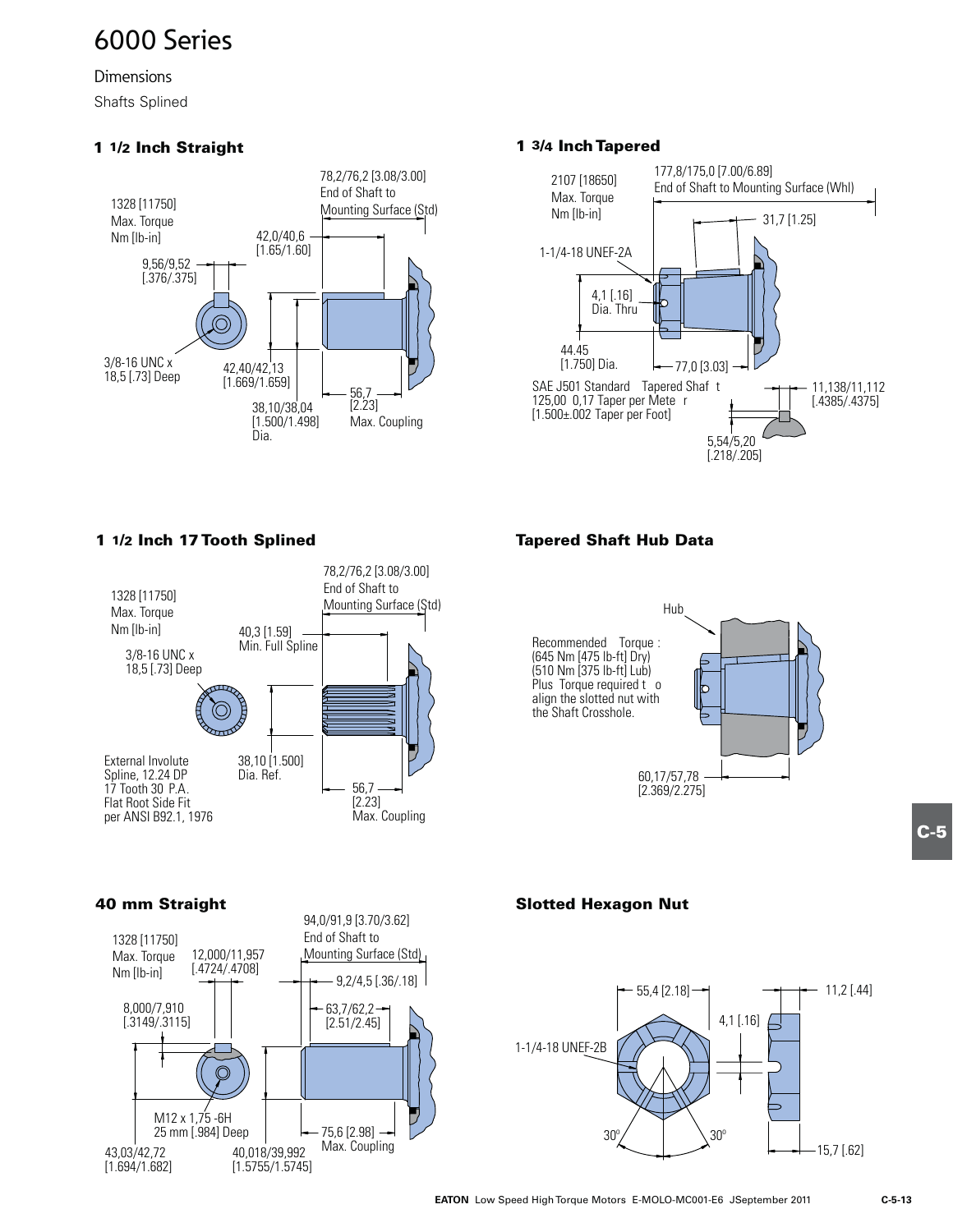Shaft Side Load Capacity

These curves indicate the radial load capacity on the motor shaft(s) at various locations with an external thrust load of 454 kg [1000 lb]. The maximum allowable thrust load is 908 kg [2000 lb].

### **Note:**

Case pressure will increase the allowable inward thrust load and decrease the allowable outward thrust load. Case pressure will push outward on the shaft at 109 kg/7 Bar [241 lb/100 PSII.

### **Each curve is based on**



### **B 10 bearing life (2000 hours of 12,000,000 shaft revolutions at 100 RPM) at rated output torque.**

To determine radial load at speeds other than 100 RPM, multiply the load values given on the bearing curve by the factors in the chart below.

| <b>RPM</b> | <b>Multiplication Factor</b> |  |
|------------|------------------------------|--|
| 50         | 1.23                         |  |
| 100        | 1.00                         |  |
| 200        | 0.81                         |  |
| 300        | 0.72                         |  |
| 400        | 0.66                         |  |
| 500        | 0.62                         |  |
| 600        | 0.58                         |  |
| 700        | 0.56                         |  |
| 800        | 0.54                         |  |
|            |                              |  |

For 3,000,000 shaft revolutions or 500 hours-Increase these shaft loads 52%.



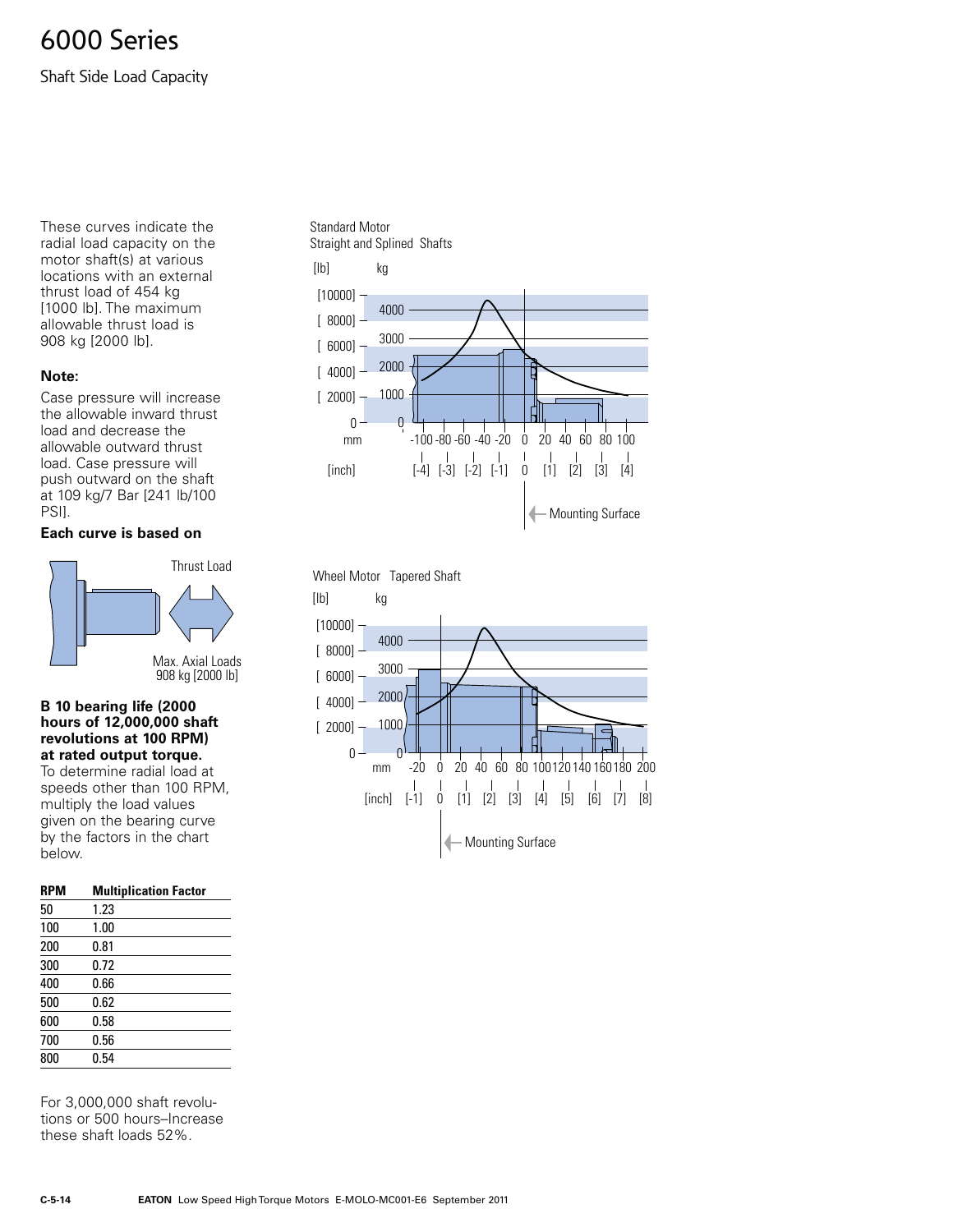Case Pressure and Case Port

Char-Lynn 6000 Series motors are durable and have long life as long as the recommended case pressure is not exceeded. Allowable case pressure is highest at low shaft speeds. Consequently, motor life will be shortened if case pressure exceeds these ratings (acceptability may vary with application). Determine if an external case drain is required from the case pressure seal limitation chart.

### **Case Porting Advantage**

**Contamination Control** flushing the motor case.

**Cooler Motor** — exiting oil draws motor heat away.

**Extend Motor Seal Life** maintain low case pressure with a preset restriction in the case drain line.



Case Pressure Seal Limitation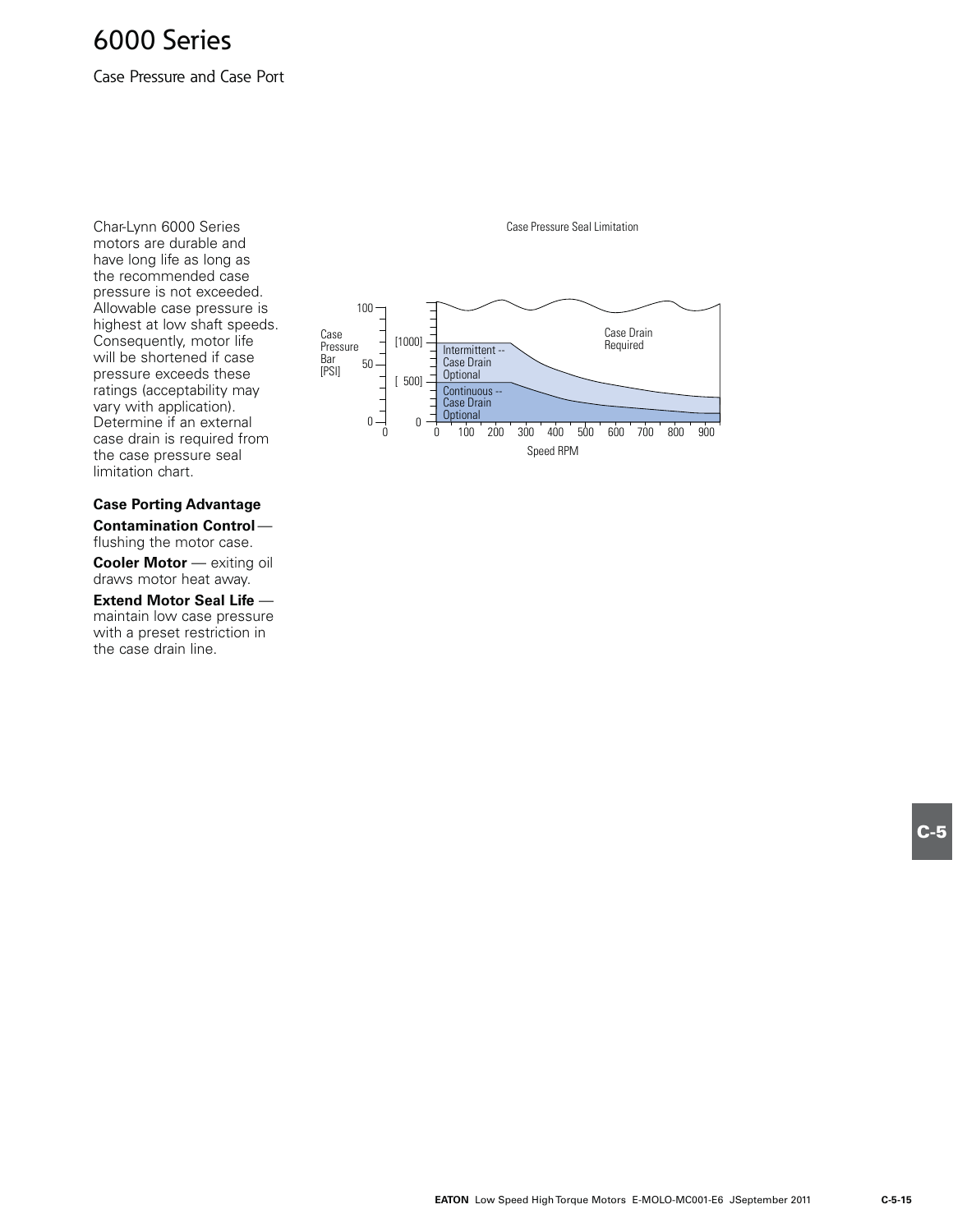**Dimensions** 

Ports



### **1 5/16 -12 O-ring Ports (2) or 4 Bolt 3/4 Inch Split Flange G 1 (BSP) Ports (2)**



### **1 5/16 -12 O-ring Ports (2) with Shuttle**

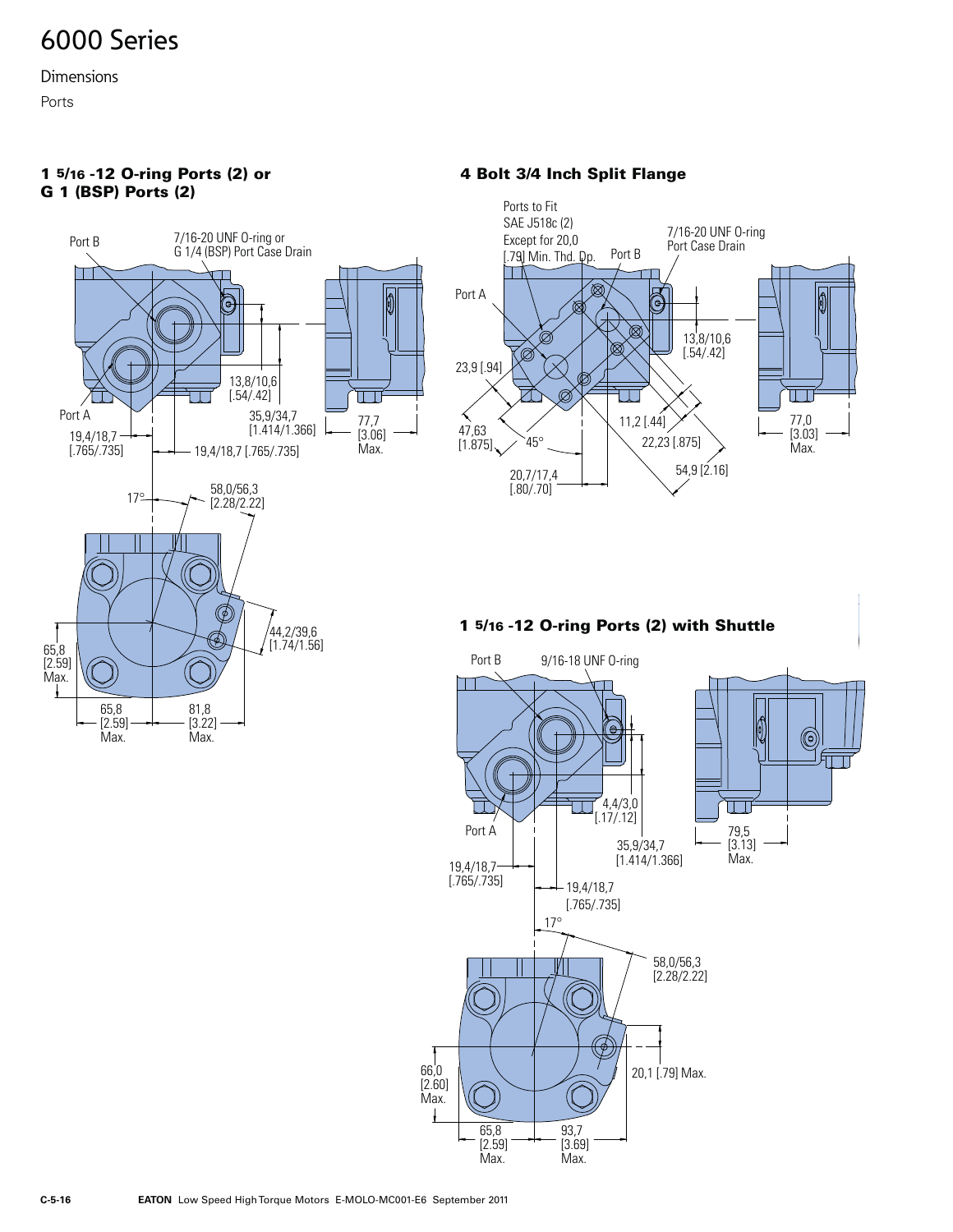Product Numbers

**Note:** 

For 6000 Series Motors with a configuration **Not Shown** in the charts above: Use model code number system on the next page to specify product in detail.

Use digit prefix  $-$ 112-, 113-, or 114 - plus four digit number from charts for complete product number-Example 114-1047.

**Orders will not be accepted without three digit prefix.**

| <b>MOUNTING</b>    | <b>SHAFT</b>                                  | <b>PORT SIZE</b> |               |              |               |                 | DISPL. cm <sup>3</sup> /r [in <sup>3</sup> /r] / PRODUCT NUMBER |               |                  |                |               |  |  |
|--------------------|-----------------------------------------------|------------------|---------------|--------------|---------------|-----------------|-----------------------------------------------------------------|---------------|------------------|----------------|---------------|--|--|
|                    |                                               |                  | 195<br>[11.9] | 245<br>15.01 | 310<br>[19.0] | 390<br>$[23.9]$ | 490<br>[30.0]                                                   | 625<br>[38.0] | $735*$<br>[45.0] | 805*<br>[49.0] | 985<br>[60.0] |  |  |
|                    | 1 1/2 inch Straight                           | 1 5/16 O-ring    | 112-1064      | $-1065$      | $-1066$       | $-1067$         | $-1068$                                                         | $-1107$       | $-1145$          |                | $-1069$       |  |  |
| Standard           | 40 mm Straight<br>$11/2$ lnch<br>17 T Splined | G 1 (BSP)        | 112-1094      | $-1095$      | $-1096$       | $-1097$         | $-1098$                                                         |               |                  |                | $-1099$       |  |  |
|                    |                                               | $15/16$ O-ring   | 112-1058      | $-1059$      | $-1060$       | $-1061$         | $-1062$                                                         | $-1109$       | 1163             |                | $-1063$       |  |  |
|                    |                                               | G 1 (BSP)        | 112-1088      | $-1089$      | $-1090$       | $-1091$         | $-1092$                                                         |               |                  |                | $-1093$       |  |  |
| Wheel              | 40 mm Straight                                | G 1 (BSP)        | 113-1082      | $-1083$      | $-1084$       | $-1085$         | $-1086$                                                         | $-1100$       |                  |                | $-1087$       |  |  |
| Motor              | 1-3/4 Inch Tapered                            | 1 5/16 0-ring    | 113-1070      | $-1071$      | $-1072$       | $-1073$         | $-1074$                                                         | $-1093$       |                  |                | $-1075$       |  |  |
|                    |                                               | 1 5/16 O-ring    | 114-1031      | $-1032$      | $-1033$       | $-1034$         | $-1035$                                                         | $-1055$       |                  |                | $-1036$       |  |  |
| <b>Bearingless</b> |                                               | G 1 (BSP)        | 114-1043      | $-1044$      | $-1045$       | $-1046$         | $-1047$                                                         |               |                  |                | $-1048$       |  |  |

\*New release

### **Mounting Type - Standard (Code H), 4 Bolt:**

- 160,0 [6.30] Pilot Dia.
- 18,01 [.709] Dia. Mounting Holes
- 200,0 [7.87] Dia. Bolt Circle

Output Shaft - Straight (Code 21)

Ports - G1 (BSP) Staggered G 1/4 Case Drain (Code C) Paint - Low Gloss Black (Code A)

Use digit prefix  $-$ 112- plus four digit number from charts for complete product number-Example 112-1215.

114-1047

**Orders will not be accepted without three digit prefix.**

| <b>MOUNTING</b> | <b>SHAFT</b>   | <b>PORT SIZE</b> | DISPL. cm <sup>3</sup> /r [in <sup>3</sup> /r] / PRODUCT NUMBER |               |               |                 |               |               |                 |       |
|-----------------|----------------|------------------|-----------------------------------------------------------------|---------------|---------------|-----------------|---------------|---------------|-----------------|-------|
|                 |                |                  | 310<br>[19.0]                                                   | 390<br>[23.9] | 490<br>[30.0] | 625<br>$[38.0]$ | 735<br>[45.0] | 805<br>[49.0] | 985<br>$[60.0]$ |       |
| Standard        | 50 mm Straight | G 1 (BSP)        | 112-1217                                                        | $-1218$       | $-1215$       | $-1216$         | -1247         | $-1219$       | $-1220$         | $C-5$ |
|                 |                |                  |                                                                 |               |               | $112 - 1215$    |               |               |                 |       |